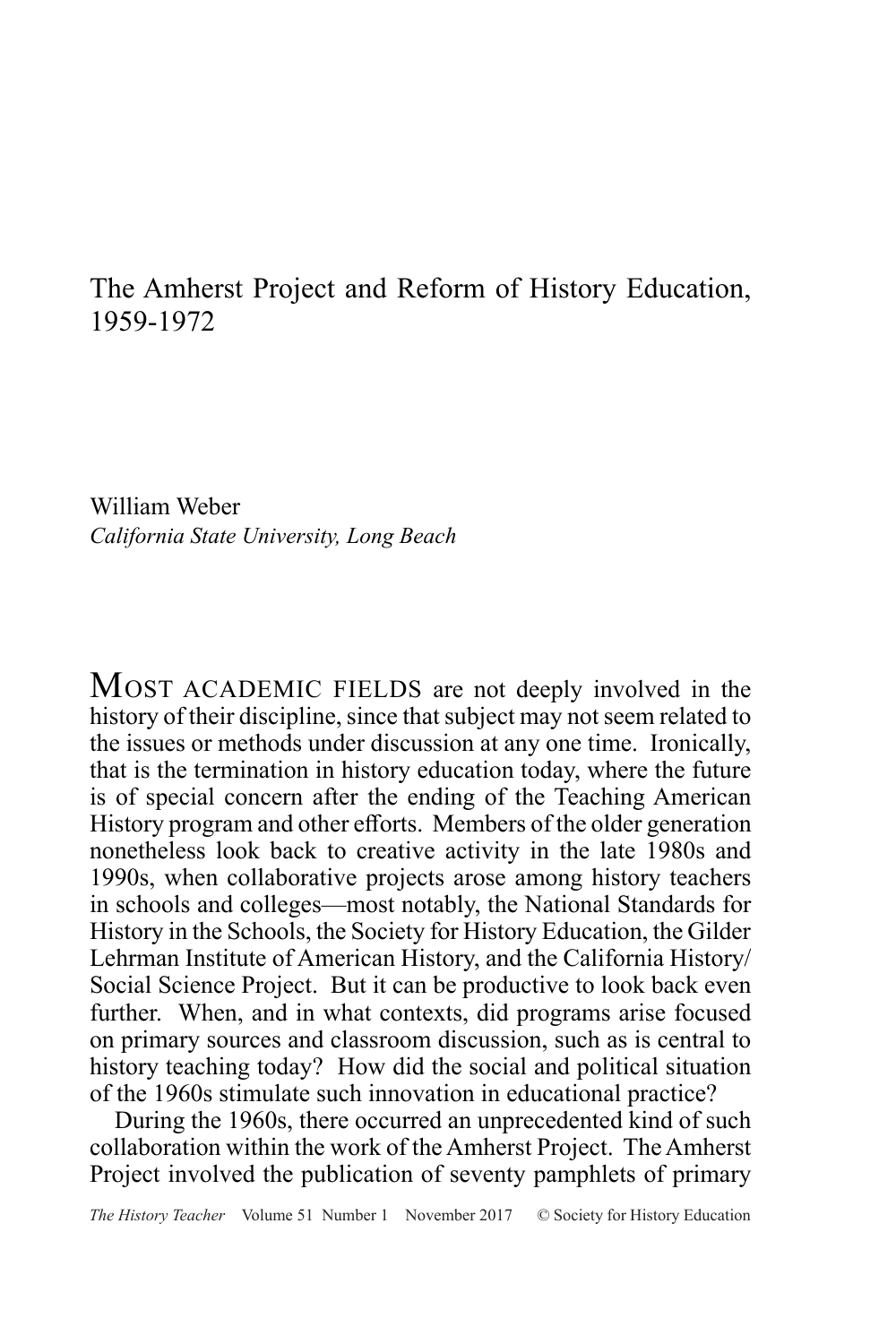sources for eleventh grade U.S. history, along with training for how to lead discussion of such materials. Bruce A. VanSledright has called the project "the most notable attempt to reformulate how the subject was taught and learned" in his book, *The Challenge of Rethinking History Education: On Practices, Theories, and Polic*y (2011). This article will analyze where the Amherst Project stood within the evolution of educational thinking since the early twentieth century and then show in detail how its activities developed from its inception in 1959 to publication of the last pamphlet in 1972. The papers of the Amherst Project, held in the archive of Teachers College, Columbia University, have provided a detailed picture of how the workshops were conducted and how teachers used primary sources in class.<sup>1</sup> I was acquainted with members of the leadership group during the 1970s and have conducted interviews with several of them.2

The Amherst Project began among a group of instructors from Amherst High School and Amherst College who socialized regularly at the Lord Jeffrey Amherst Inn. A topic kept coming back in their discussions: why do students dislike history more than any other subject? That can, of course, be heard in our time as well—don't students often say that they'd prefer to read novels or tinker with chemical materials? Leaders of the discussion group took it upon themselves to call a public meeting to confront the problem, during which a teacher from the high school insisted that students connect with history best through vivid primary sources.<sup>3</sup> A committee was then formed and funds from a private foundation obtained to hold a series of six-week summer workshops to gather sources systematically in the Amherst College Library. The first pamphlets came out in 1963; running from forty to eighty pages long, they were published by D. C. Heath under the title of the Amherst Project. The central leader was Richard Brown, who taught at the University of Massachusetts, Amherst, but refocused his career upon the project and moved it to the Newberry Library in Chicago in 1963. From the start, it was obvious that most teachers were unsure how to use such lessons and needed extensive professional development if they were to use sources effectively. Remarkably enough, the program obtained three-quarters of a million dollars in grants from the U.S. Department of Education to hold week-long sessions to help teachers employ primary sources through open-ended discussion.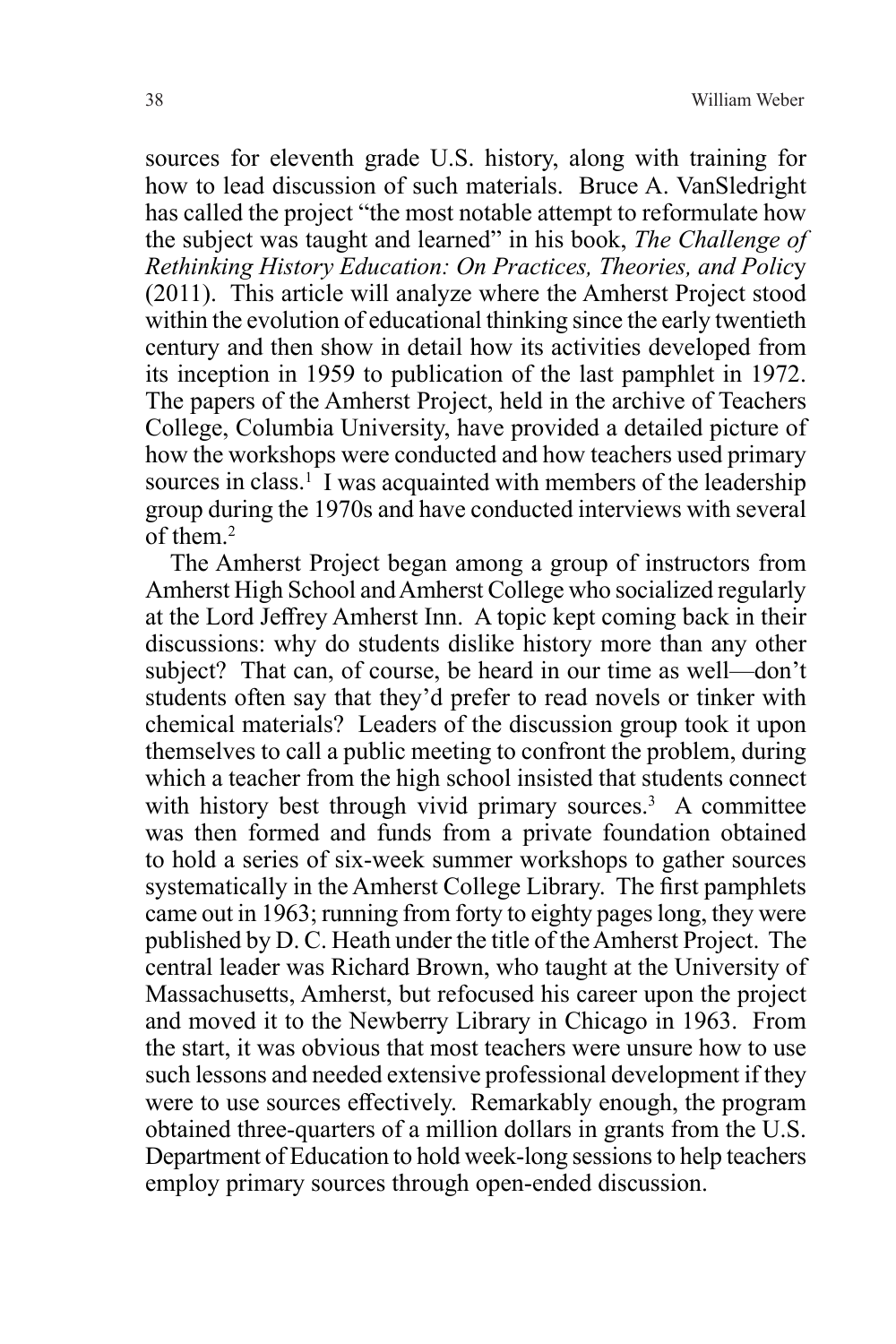#### **Previous Efforts for Reforming History Teaching**

The intellectual goals of the Amherst Project can to some extent be traced back to the reports made to the American Historical Association by the Committee of Ten (1892), the Committee of Seven (1899), and the Commission for the Social Studies (1932). As was suggested by Robert Orrill and Linn Shapiro (herself a high-school teacher), the Committee of Seven came to grips with "the absence of an established template for history education" whose "intellectual power" would help the subject become a discipline in its own right.4 An effort to move the teaching of history beyond traditional recitation and the memorization of passages from textbooks led the Committee of Seven to condemn what was called "the old rote system." Albert Bushnell Hart, Professor of History at Columbia University and a member of the committee, published a book of source readings in 1899.<sup>5</sup> Such a tool became popular in the early 1910s, as Chara Haeussler Bohan and O. L. Davis, Jr., have shown, led by Fred Morrow Fling in *The History Teacher's Magazine*. 6

Still, several among the Committee of Seven opposed abandoning recitation, and their report said little about teaching methods as a whole. Their key responsibility at the time was to defend the place of history within school curricula generally, against the rising movement for social studies.7 As Robert Townsend showed in his history of the American Historical Association, it is easy to idealize what the reports proposed and to exaggerate how much impact they had on what was done in the classroom.<sup>8</sup> Even though the report of 1896 suggested that source materials might be used as "illustrative matter," it cast doubt on the ability of students to "handle original material."9 *The History Teacher's Magazine*, put out under the auspices of the American Historical Association (AHA) from 1909 to 1918, published comments critical of pronouncements by the national committee and its later successors. Indeed, in 1913, a professor from the University of California, Berkeley admitted that only a few "ambitious high schools" were using "collateral readings," the term used to denote sources and other materials not found in textbooks.<sup>10</sup> Teaching with primary sources declined in the 1920s. Indeed, the 1932 Commission on Social Studies, led by the AHA with figures from the social studies, ended up being regarded a failure, bringing deep disillusionment with what national commissions generally might accomplish.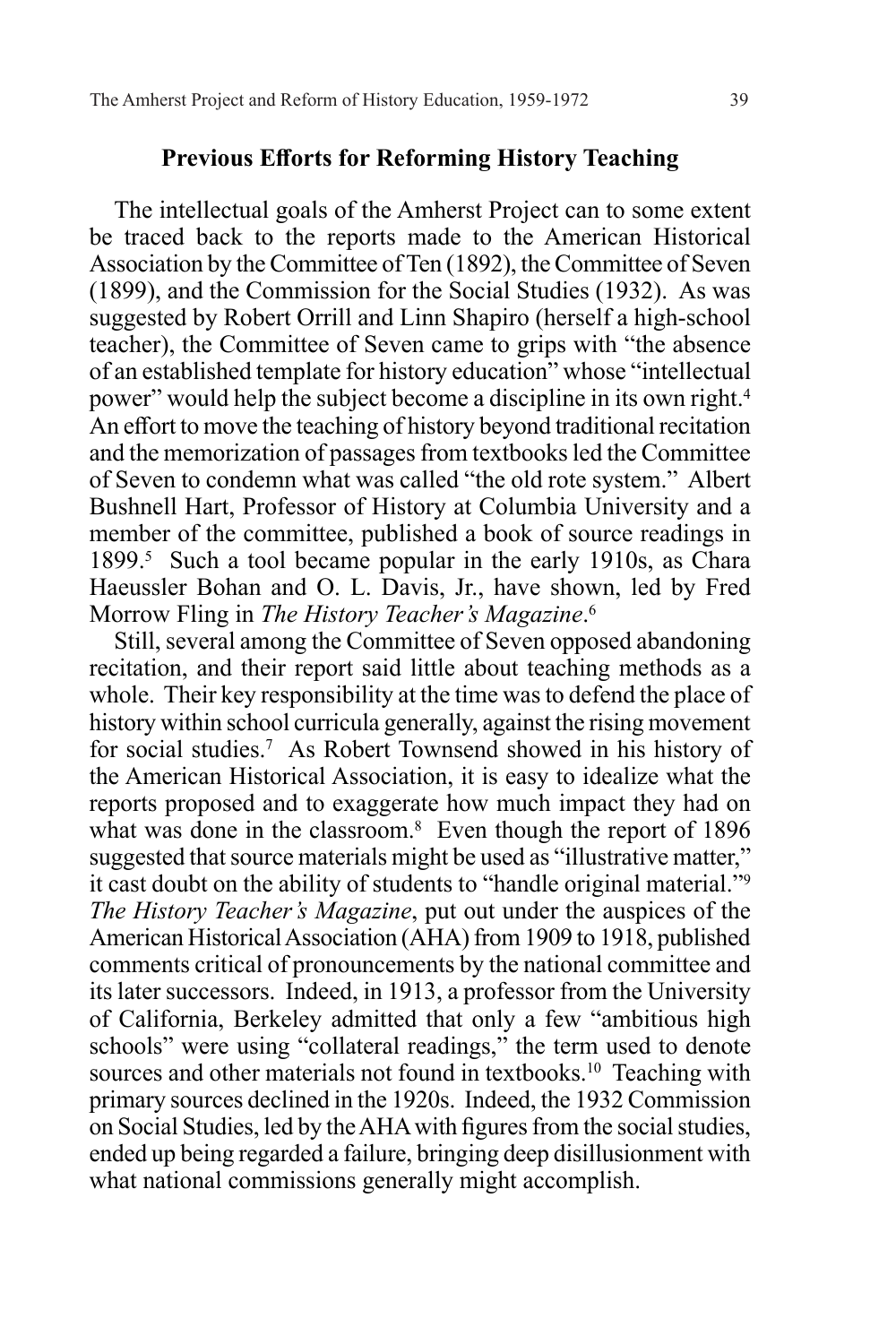#### **The Context of the New Project**

Activists for history education in the 1960s went into a quite different direction to reform history teaching. These leaders began at the grassroots level to build local partnerships between schools and colleges or universities, through which to build intellectually challenging ways of teaching history, methods they called "inquiry" or "discovery." The focus on local activity came from a pragmatism born of the disillusionment with the national commissions for reforming education. This approach confirms the argument made by Larry Cuban and David Tyack that, historically, student-centered instruction has worked best when aspects of old and new methods were bound together, hybridized, in ways that fit the needs of particular kinds of schools and teaching methods. In so doing, Cuban and Tyack challenged the widely held assumption among historians of education that American reform movements consistently failed to change traditional goals or practices.<sup>11</sup> They demonstrated that success in experimental methods tended to come when projects limited and focused their goals and methods. Even though the movement for inquiry teaching was set back by the collapse of educational funding around 1972, support for such methods survived on the local level and in some national organizations, enabling the rebirth of reform activities in the mid-1980s. From that time, there emerged a literature on teaching that linked pedagogical and historical thinking and gave an intellectual unity to teaching methods by the turn of the twenty-first century.<sup>12</sup>

How did all this relate with Progressive education? Teaching history through primary sources today can be seen to have a longterm intellectual origin in what was projected in that movement in the 1920s even though few such programs survived. The main link between the Amherst Project and that movement was the principle of *child-centered* teaching. In the 1920s, the notion became popular that students should become "their own historians." Harold Rugg, the leading progressive educator involved with history education, called for a school to favor *child initiative* more than *teacher initiative*, and his social studies textbooks presaged inquiry teaching by recommending *open-forum discussion* on major questions. For that matter, the leading historian Carl Becker gave his address as President of the AHA in 1931 as "Everyman His Own Historian."<sup>13</sup>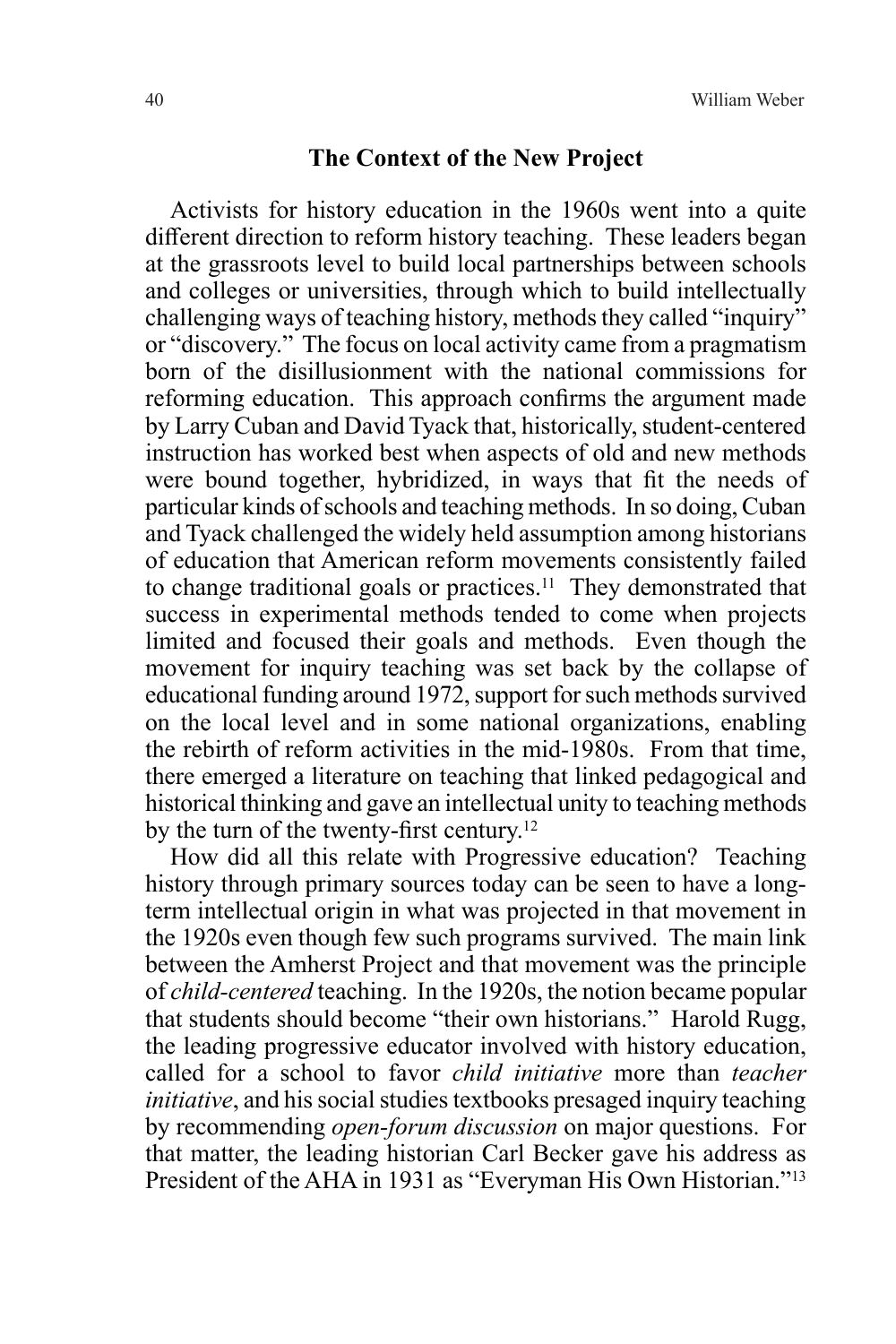Still, Rugg did not elaborate such strategies in detail, and the only primary sources he dealt with significantly were political cartoons.<sup>14</sup> Many progressive educators instead emphasized student creativity and the arts much more than history or the social studies. The main tendency among social educators was to bring a kind of *social reconstruction*, teaching students how to deal with the massive changes going on in modern economics and politics.

Another goal found among progressive educators was to transform the entire institutional framework of the traditional school fundamentally, giving students much more extensive roles in shaping the nature of the individual school and its teaching. The largest such project, the Eight-Year Study, tried to guide thirty public and private schools to reshape themselves comprehensively toward student-centered teaching.<sup>15</sup> But such efforts came into disrepute, and progressive educators became deeply divided in their methods. Herbert M. Kliebard has shown how the field of progressive education degenerated into competing interest groups struggling to control schools and curriculum.<sup>16</sup> Jared Stallones came to the conclusion that by the mid-1930s, the Progressive Education Association "had proven itself unable to resolve the differences between its members who advocated child-centered education and the social reconstructionists."17

The origins of "inquiry" teaching can also be traced along rather different lines in private schools, chiefly those located in the Northeast. Note that in that era, teachers from public and private schools often mingled in state or local societies for history, and social studies teachers and historians from the main prep schools engaged significantly in discussion of teaching methods. The most challenging new instruction arose at the Phillips Exeter Academy in Exeter, New Hampshire, where an endowment given by Edward S. Harkness in 1930 enabled what was called "seminar" instruction of fifteen students around an oval table.18 High-level public schools in such cities as Newton and Brookline, Massachusetts also offered a similar kind of teaching and were linked with private schools through the New England History Teachers Association. Around 1960, it was generally assumed—correctly or not—that intellectually challenging teaching was found only at such schools. Yet we shall see how the Amherst Project introduced "inquiry" teaching to African American students in Washington, D.C. and working-class whites in Richmond, California.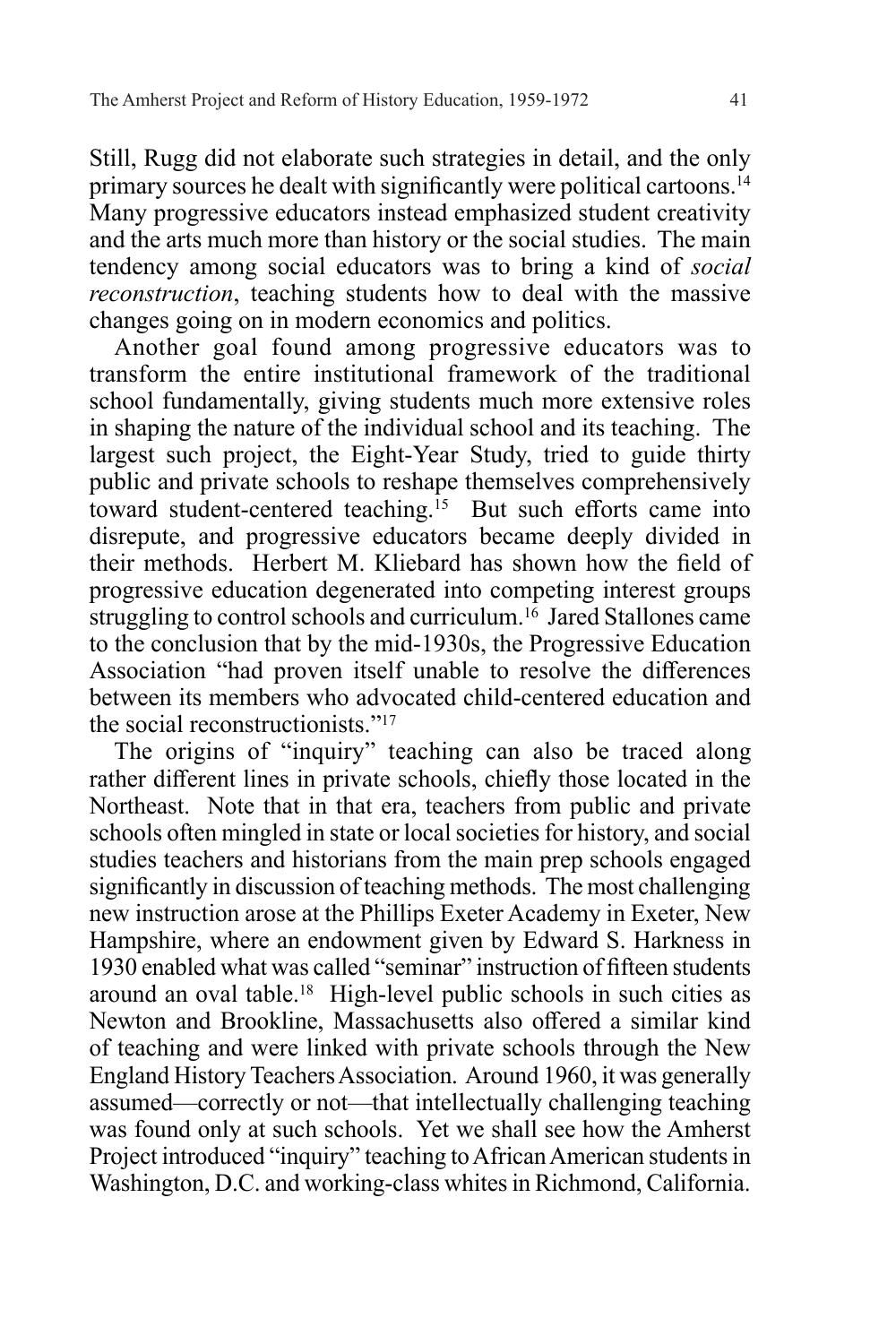The social roots of the Amherst Project can arguably be seen in the changes brought to American society after the end of World War II. Interestingly enough, a social critique of American elites evolved which in some respects resembles the one active today, bringing a major new set of goals to American education. The demand was voiced that everyone in the society as a whole should be able to obtain a college education, due to the weakening of the Anglo-American elite over American life in the previous several decades. In 1961, John W. Gardner, the eventual Secretary of Health, Education, and Welfare, called for the elites to look beyond self-interest as a "natural aristocracy" in the book *Excellence: Can We Be Equal and Excellent Too?*19 That sentiment arose within so elite an institution as Amherst College. The German-born Peter Schrag, who took his B.A. at Amherst College and became the assistant head of admissions for a few years, wrote a pamphlet titled *The European Mind and the Discovery of a New World* (1965), and a book called *The Decline of the WASP* (1970). Indeed, he accused the distinguished Henry Steele Commager, then a professor at the college, for reinforcing the social myopia which prevailed among the New England elite.<sup>20</sup> Schrag was also involved in the Amherst Project.

Leadership toward expanding educational opportunities came in part from members of the old elite who brought pressure upon private schools and colleges to open up admissions to a wider population. The Advanced Placement program, begun in 1952, was seen as a means by which to help students from all social classes get into college. Its director, Charles Keller, a Professor of History at Williams College, toured the country encouraging schools and students to participate, and along the way, he helped advance the Amherst Project.21 Moreover, Keller directed the John Hay Whitney Fellowships, whose funds from the Ford Foundation sent high school teachers to take graduate courses at major universities for one or two semesters.22 After the funding for the Whitney fellowships ended in 1965, the federal Office of Education administered the Experienced Teacher Fellowship program for five years. Several teachers involved in the Amherst Project won such grants.

The educational thinker who influenced the school reform movement most profoundly was the Harvard psychologist Jerome Bruner. Richard Brown and his colleagues were deeply influenced by Bruner's argument in *The Process of Education* (1960) that any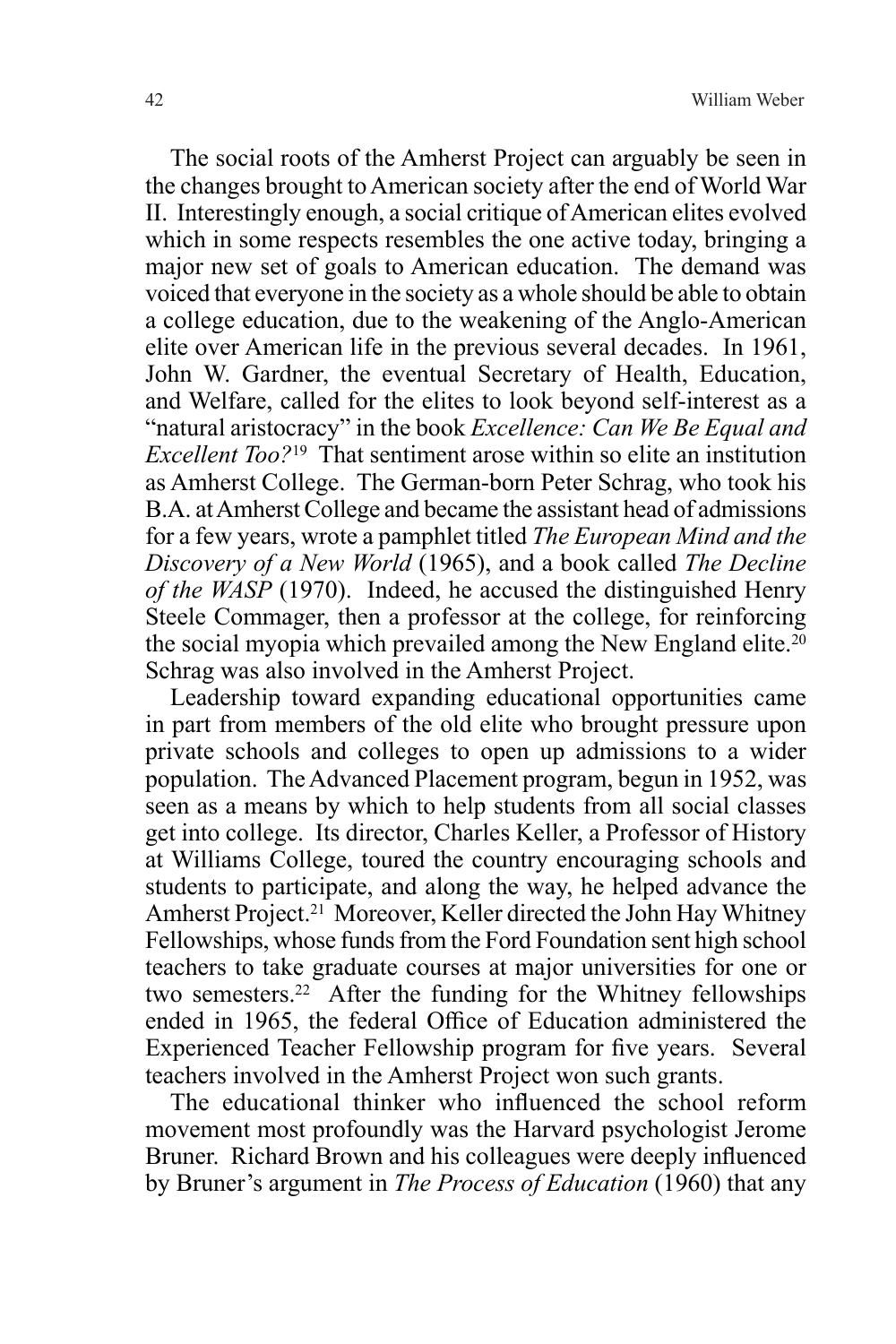child could be taught on a high intellectual plane: "Good teaching that emphasizes the structure of a subject is probably even more valuable for the less able student than for the gifted one."23 In Bruner's view, intuition serves as a vehicle for analysis when a student senses how a problem might be solved. In 1959, Bruner led a meeting in Woods Hole, Massachusetts, where major scholars from a variety of disciplines discussed how education could go beyond teaching practical skills or what was called *life adjustment* and introduce students to the fundamental structure of each discipline. The two historians present were John Donald Cole of Phillips Exeter Academy and Morton Blum of Yale University, where research had not taken on the preeminence it had at Harvard University.24 The meeting led to the founding of the Educational Development Institute to reshape school curricula called *discovery* or *inquiry*. History and social studies were represented by curricula called *From Subject to Citizen* and *Man the Course of Study*. By 1965, commentators grouped the Amherst Project along with such curricula—involving anthropology and sociology as well as civics and economics—which were usually called the "New Social Studies."25 Begun in the 1950s, this movement developed instructional strategies that emphasized student inquiry in the learning process, going beyond the textbook to hands-on classroom activities.26

To be sure, consequences of the Cold War played an important role in motivating teachers to rebuild American education. Yet the movement surrounding the Amherst Project benefited both from programs derived not only from Cold War sensibilities, but also from larger ideas of social and educational reform that were emerging at that time. The Amherst Project grew to so great an extent thanks to funding brought by the Great Society programs developed politically by President Lyndon Johnson and defined by him in a speech in May 1964. The President's speechwriter Richard Goodwin later described the notion of "Great Society" as "a concept, an assertion of purpose, a vision if you like, that went beyond the liberal tradition of the New Deal."<sup>27</sup> A similar sense of vision was propounded by leaders of the Amherst Project as they participated in the federally funded educational programs linking schools, colleges, and universities. In 1964-1965 the U.S. Office of Education (USOE) began programs for curricular research, in-service workshops, and summer institutes for college or high school teachers. The project,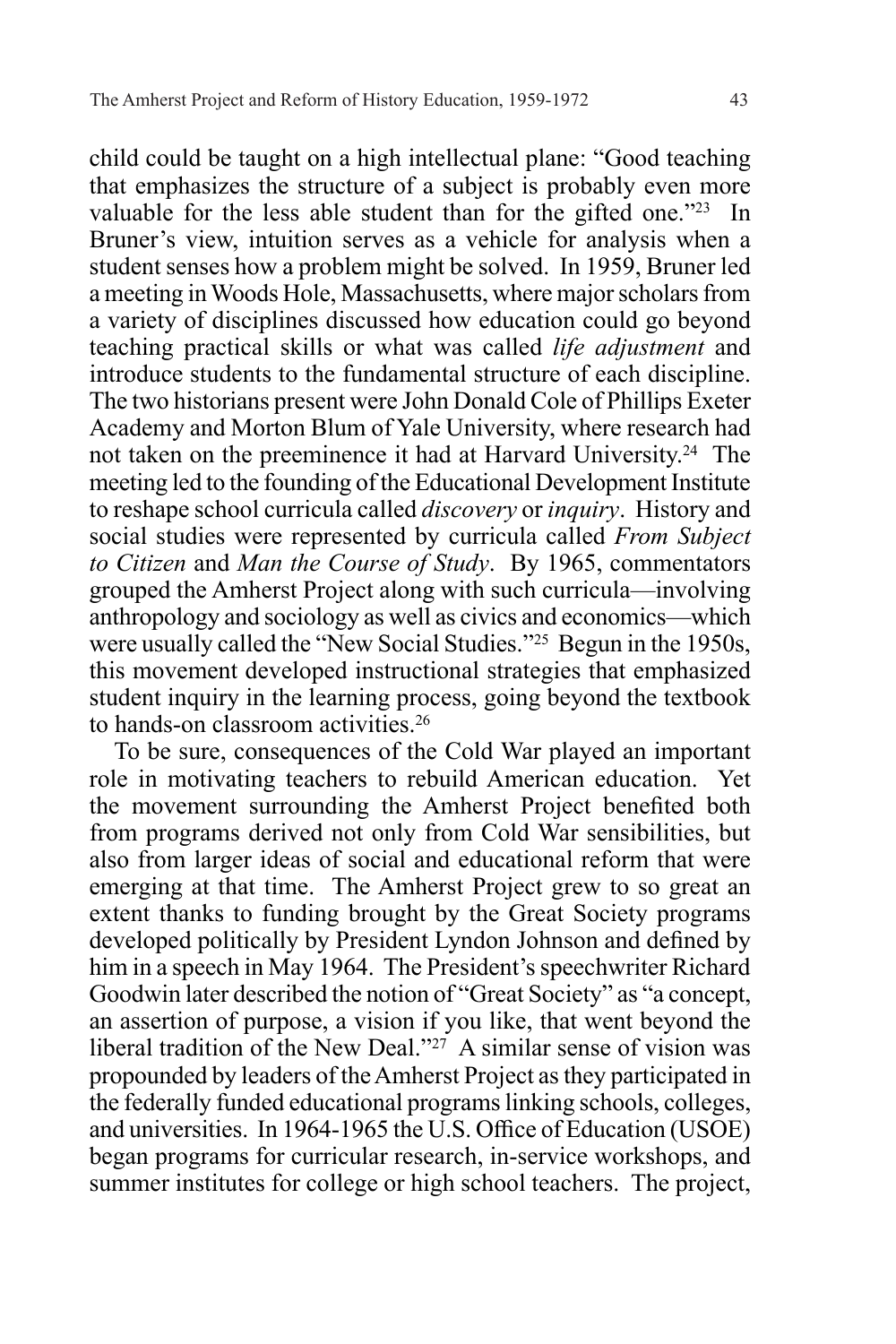called Training Teacher Trainers and led by the American Council of Learned Societies, aimed to upgrade the preparation of teachers intellectually by bringing together professors from education and the academic fields.28 In 1969, the History Education Project, based in the American Historical Association and funded by the USOE, began a five-year consortium of partnerships between schools and colleges around the country.29

#### **The Leaders of the Amherst Project**

Despite its name, the Amherst Project developed what a teacher in the program called a "marginal relationship" with Amherst College.<sup>30</sup> The project was the main site for summer training sessions, and an office was maintained at the college until 1972. Yet only three faculty members participated significantly in its activities, only one of whom held an appointment chiefly in the history department.<sup>31</sup> None of the project's four early leaders had a career conventional to college professors, and all of them moved away from Amherst not long after the project began. Van R. Halsey, a New Yorker with a doctorate in English from the University of Pennsylvania, served as assistant director of admissions, but also taught a course in American Studies. "Van was the real instigator, he spoke to people in both the school and college worlds," declared Edmund Traverso.<sup>32</sup> In 1968, Halsey became admissions director at the progressive Hampshire College a few miles away. Traverso, for his part, administered much of the business of the project, even after he moved to a school north of Boston and then to Boston State College, where he directed the teacher training program. A participant in the project recalled that Traverso was "way ahead of his time—he was one of the rare teachers, he did the Socratic method to perfection, he made students think."33 Peter Schrag, in charge of public relations for Amherst College, likewise moved to New York to write for the *Saturday Review*, becoming a major commentator on education active still today.

Richard Brown emerged as both the main mind and principal administrator of the Amherst Project, naming it the Committee on the Study of History. Originally an Assistant Professor of History at the University of Massachusetts in Amherst, Brown moved the project to Chicago in 1963 when Lawrence Towner, Director of the Newberry Library, invited him to participate in his broad program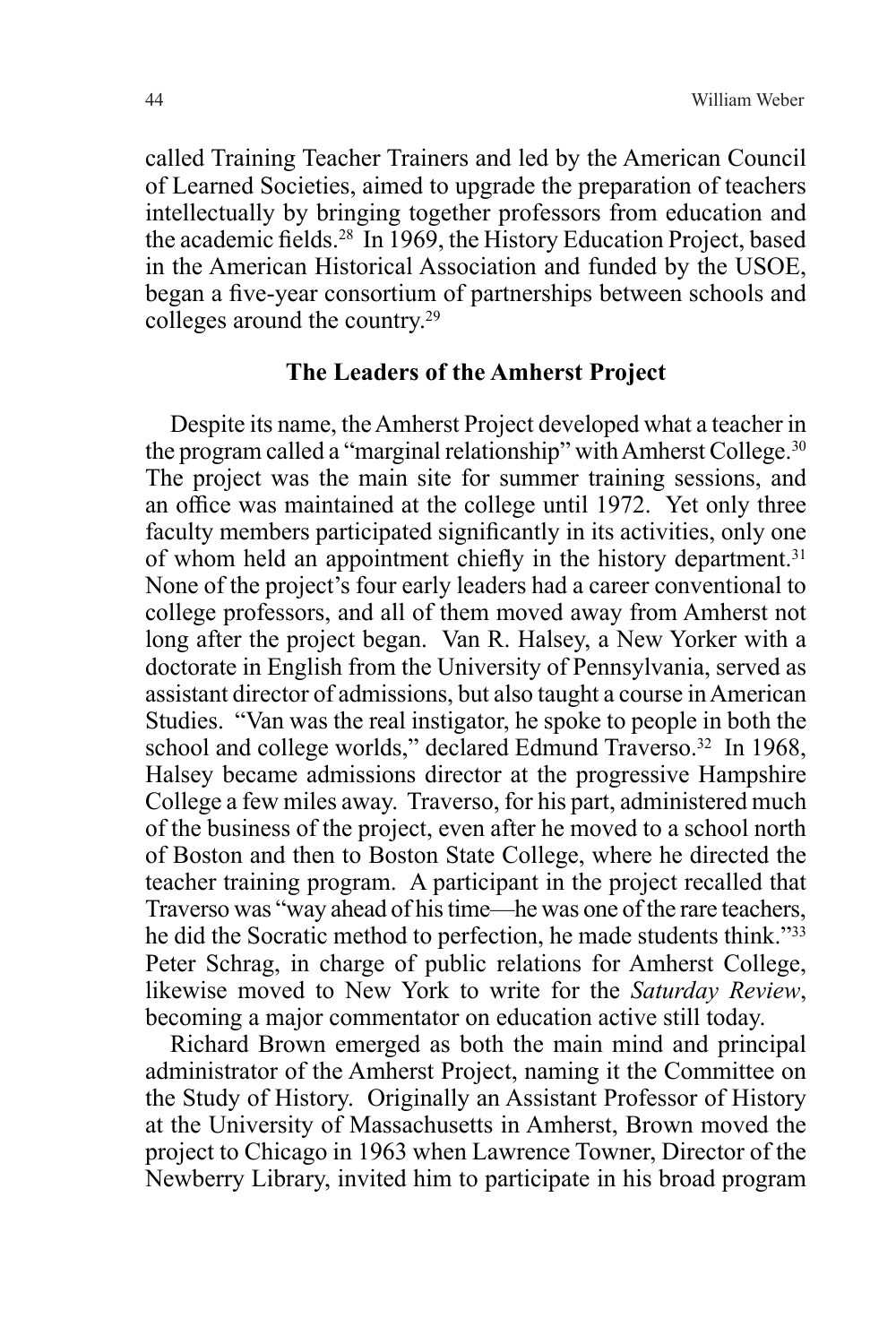of civic outreach. As Brown said in a letter to Halsey, he thought of himself as "essentially a free-lance historian" and "a gambler by instinct."34 The marginality of the project's four leaders in relation to Amherst College gave their work an independence from the college they thought was crucial to the project. "We always worked as outsiders," Brown said in an interview in 1971, since "it was an advantage to us in many ways." $35$  It is accordingly best to see the project's leadership coming from what has been called broadly the "historical enterprise."<sup>36</sup>

Open-ended teaching could be found at Amherst College most of all in the freshman class course on Contemporary Civilization that used the primary source collection designed for the pathbreaking course at Columbia University.37 Influence in that direction came from George Rogers Taylor, head of the Department of American Studies, who helped lead that field to become as a major component in general education curricula. He had started a series of pamphlets for the publisher D. C. Heath called *Problems in American Civilization*, which offered contrasting opinions by historians on major issues but included few primary sources. Taylor helped Van Halsey develop a parallel series with Heath for the Amherst Project called *New Dimensions in American History*. Nevertheless, Halsey and Brown thought that Taylor's pamphlets led students to mimic the point of view taken by the professor. They therefore endeavored to keep the introductions to their pamphlets from taking sides on any debate.38 In their eyes, inquiry methods had to challenge students to pose their own questions and arguments.

Progress along diverse lines intersected in this history. The instructor from the college who participated in the project the most actively was Rose Olver, a psychologist who had studied under Jerome Bruner and co-authored a book with him. As the first woman to obtain a tenure-track position at Amherst College, she linked with instructors at Smith College and Mount Holyoke College while shifting away from lecturing to discussion. As she said later, her friends "pointed out to me that I didn't have to teach that way, that it was possible to teach in much more discussion-focused ways."39 Olver participated in the summer workshops at the college and went on the road for the week-long institutes around the country. Having co-authored a book with Bruner, Olver translated his thinking into language teachers could apply to their classes.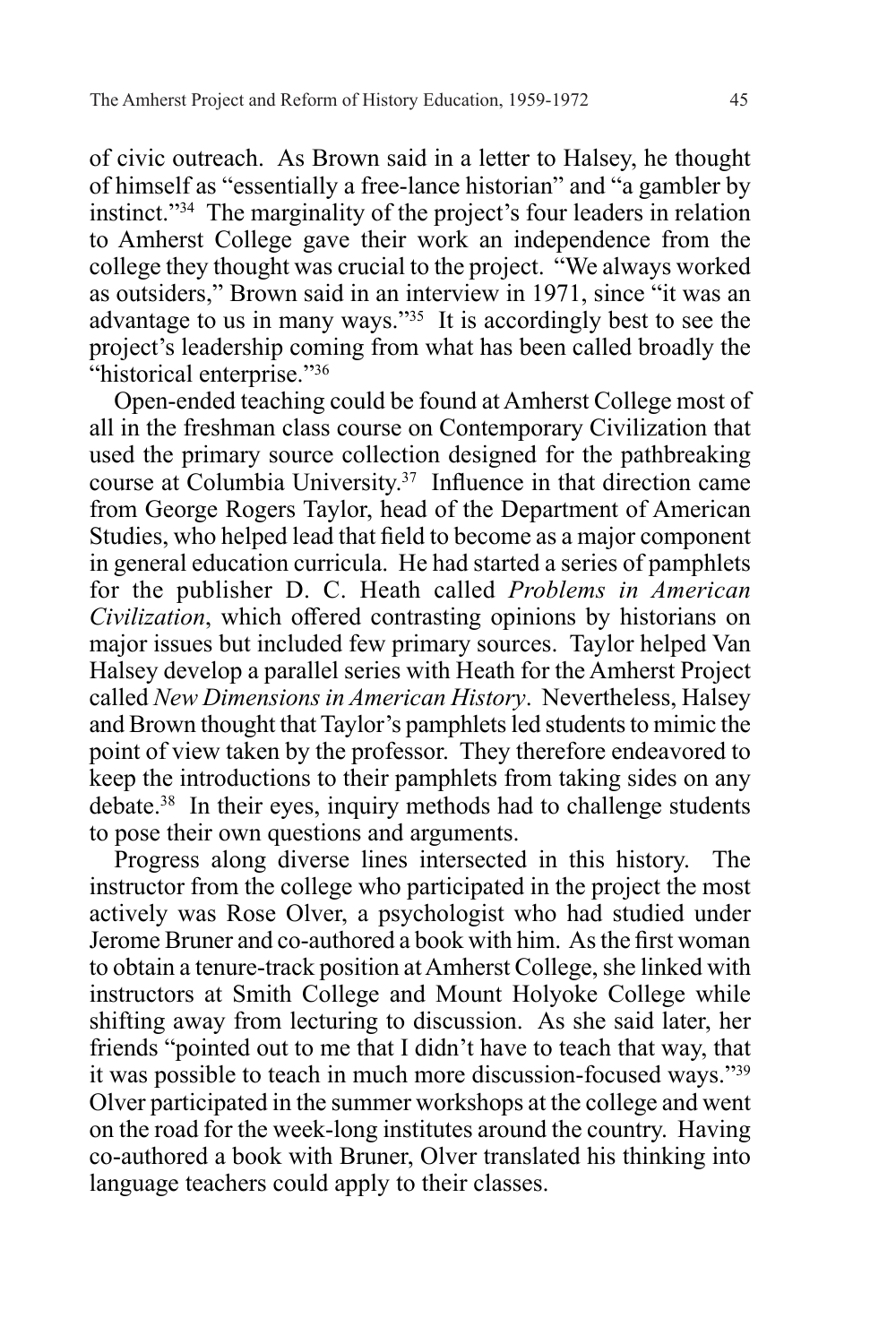Richard Brown articulated the goals of the Amherst Project by adapting Bruner's thinking to the needs of history education. He and his colleagues talked about Bruner endlessly, he said, because "Bruner put into words what [we] said in inarticulate ways about history teaching."<sup>40</sup> In a 1965 talk delivered to the National School Boards Association, Brown argued that "nothing less than a revolution" had taken shape in science and math, and this had to be extended to history and social studies.<sup>41</sup> Bruner's notion of intuition as the vehicle for analysis stands out in Brown's thinking. In a proposal for federal funds, he stated, "Discovery learning refers essentially to an attitude, a stance, a style, in which the student starts with a question and uses various methods of investigation perhaps listening to the teacher or looking at a textbook—as he seeks an answer." The project's goal, he said in 1964, was to make students "active inquirers by asking questions and pursuing their answers rather than…[having students]…master the answers of others."42 The leaders of the Amherst Project indeed saw themselves promoting a cause: thus, Robin McKeown, head of the project's California branch, spoke of "spreading our gospel" on the edge of the desert in Riverside.<sup>43</sup> His sense of mission bears similarity with that expressed for the Great Society legislation.

The most important decision made in designing the Amherst Project was to publish individual pamphlets rather than a comprehensive textbook such as Edwin Fenton was doing with a series of volumes for Holt, Rinehart, and Winston. Despite entreaties from publishers, Brown thought that such a package would inhibit students from thinking independently. He criticized Fenton's series as "a new dogma about how to teach which will be substituted for the old." For him, successful teaching came about "not in a style of teaching, but in one's attitude toward knowledge and students and the relationship between the two."44 Besides, Brown was realistic that few teachers could focus a U.S. history course almost entirely on primary sources. In 1969, he shifted from D. C. Heath to Addison-Wesley because it was ready to sell individual lessons from the pamphlets that could be put into looseleaf binders, allowing teachers to select sources as they wished. The device nonetheless did not sell well.<sup>45</sup> Each pamphlet included an introductory history of the topic, along with suggestions for discussion of each source. A teacher's manual was usually published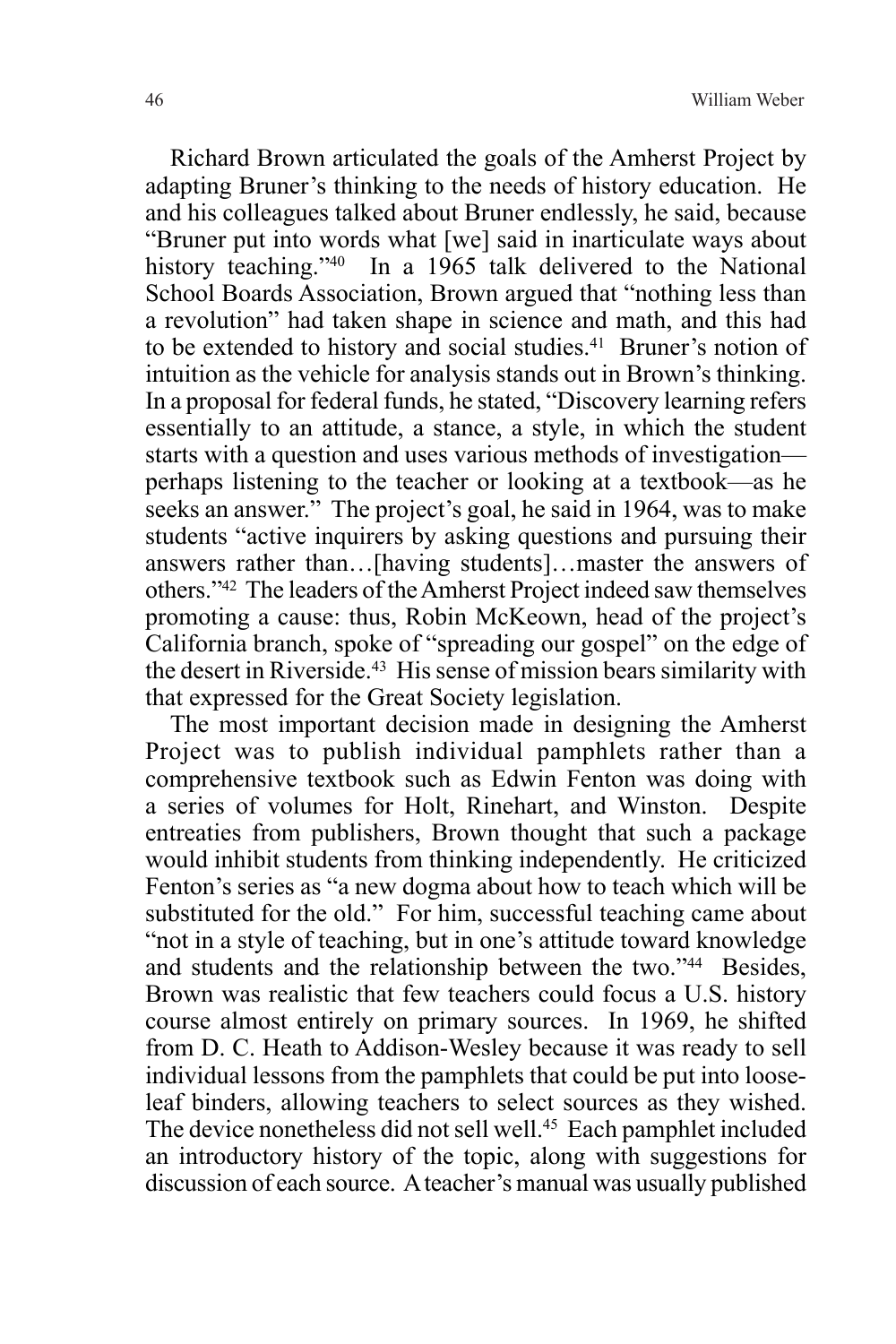| <b>Region</b> | <b>School</b> | College  | Shifted | <b>Total</b> | <b>Private</b>              | Women          |
|---------------|---------------|----------|---------|--------------|-----------------------------|----------------|
| New England   | 12            | 4        | 3       | 19           |                             | $\theta$       |
| Mid-Atlantic  | 9             | $\theta$ |         | 10           | 3                           | 2              |
| Mid-West      | 6             | $\theta$ |         |              | $\mathcal{D}_{\mathcal{L}}$ | $\overline{2}$ |
| South         |               | $\Omega$ |         | 3            |                             | $\theta$       |
| West          | 8             | $\theta$ |         | 9            | $\mathbf{O}$                |                |
| <b>Total</b>  | 36            | 4        | 8       | 48           |                             | C.             |

**Figure 1**: *Authors of the Amherst Project Pamphlets. Note: This data does not include seven male authors who were unidentified as to location or profession.*

separately to deepen knowledge of the subject and to suggest angles by which to lead discussion.

One of the novel policies of the Amherst Project was that fortyeight of the booklets were written by practicing teachers (as is shown in **Figure 1**). Admittedly, some of these authors were changing careers somewhat, since a dozen obtained positions in colleges, usually as adjunct instructors. But it is remarkable that the project brought high school teachers into the process of curriculum development, as this was quite uncommon in that period. **Figure 1** also shows considerable geographic diversity among the authors, coming from places far from New England. That region led the list with nineteen participants in all three categories, including all four college or university faculty. Yet the other regions were not far behind: ten came from the Mid-Atlantic region, seven from the Mid-West, and nine from the West. Interestingly, more authors at independent schools came from the Mid-Atlantic region and the South than from New England. A list of schools where D. C. Heath planned to promote the teaching units in 1965 was tilted even farther west: only two in New England, fifteen in Mid-Atlantic states, four in Texas, and twenty in the West.46

That only five women were among the authors typifies the considerable predominance of men over women in the field of history teaching during the 1960s. By comparison, leaders of social studies included significantly more women.<sup>47</sup> Brown nonetheless brought several women into his staff: he hired Carol Cooper, a teacher at the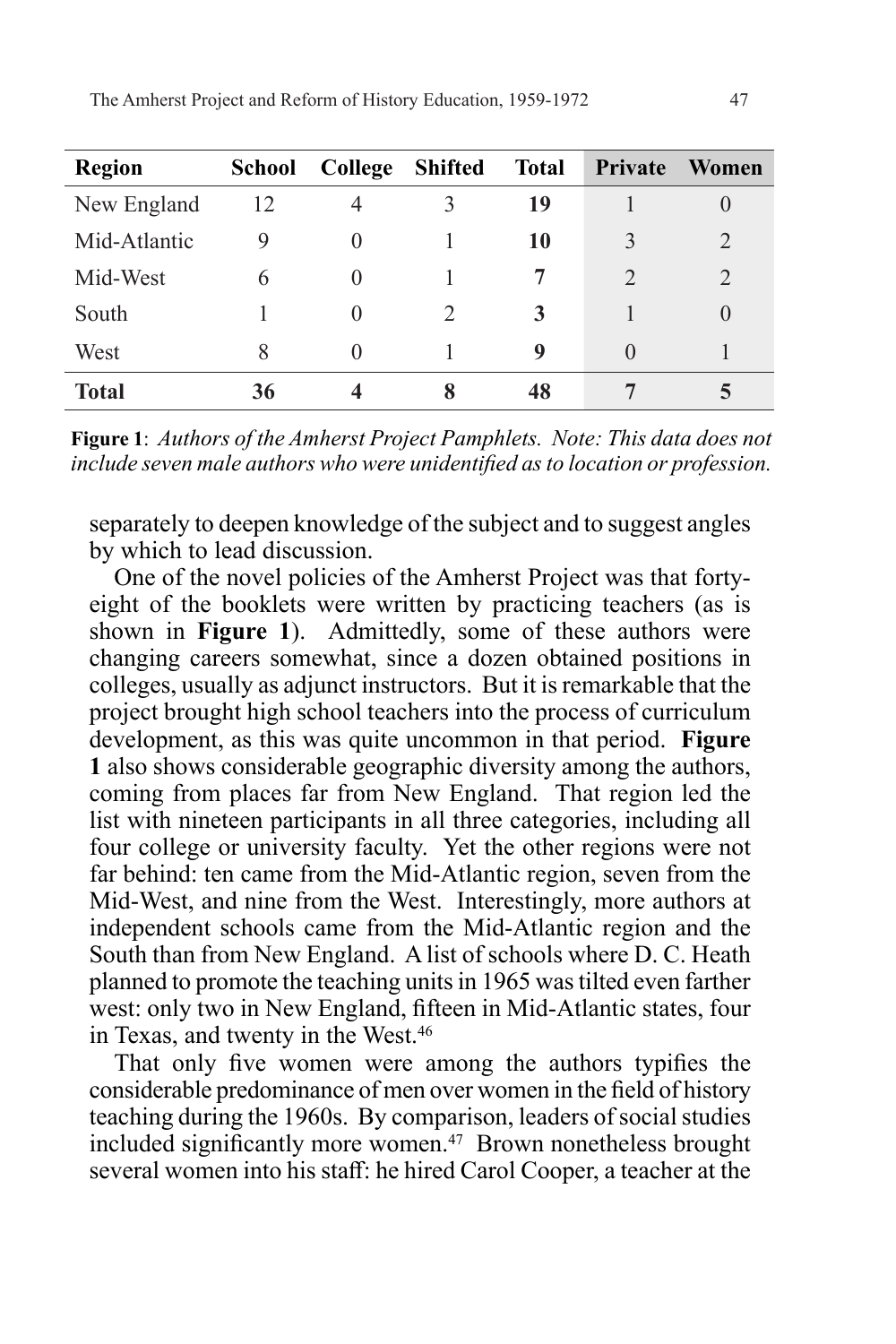University of Chicago Lab School, and included on the directing board both Eunice Johns, a teacher in Wilmington, Delaware, who later served as president of the National Council of the Social Studies, and Geraldine Meister, a teacher from George Washington High School in the poor Richmond district in San Francisco.<sup>48</sup> Brown also involved his aunt Alice Rice Cook, a widely known progressive educator who directed the Human Relations Center at the New School for Social Research.

Teachers from independent schools became less numerous and influential as the program expanded. While about a third of the schools that used the pamphlets in 1963-1964 were private institutions, the list included none of the most prestigious schools, but featured those noted for their progressivism—for example, the University Lab School and Francis Parker School in Chicago, and the Emma Willard School in Troy, New York.<sup>49</sup> The arrival of federal funds pointed the project more directly toward public schools.

Even though the division between history and social studies as disciplines had begun by then, the two subjects did relate with one another more than is true today. A variety of the pamphlets were designed to teach social studies, basing their methodology upon a focus on a "universal idea" pertinent to teaching civics. Richard Brown went regularly to the annual meetings of the Consortium for Social Science Education, the central body for what was called the New Social Studies, which was based in Boulder, Colorado. Pamphlets such as *Sovereignty and Citizenship* and *Liberty* & *Law: The Nature of Individual Rights* were often used in civics classes. Yet the focus on primary sources differentiated the booklets significantly from social studies textbooks, since most of the pamphlets were focused on specific historical topics. Moreover, the *Teacher's Guidebook* linked to each pamphlet did not point teachers toward newer strategies such as simulation or group work coming into use in social studies classes.

The pamphlets sold fairly well, all told, given their challenging nature. A study of the sale of textbooks in Connecticut, Texas, Colorado, and California showed that, while these pamphlets did much less well than Fenton's, they scored as high as several other social studies series. Indeed, the Amherst series came out on top in a question posed about the quality of materials.<sup>50</sup> Interviews done with teachers in Illinois and Maine in 1994 suggested that some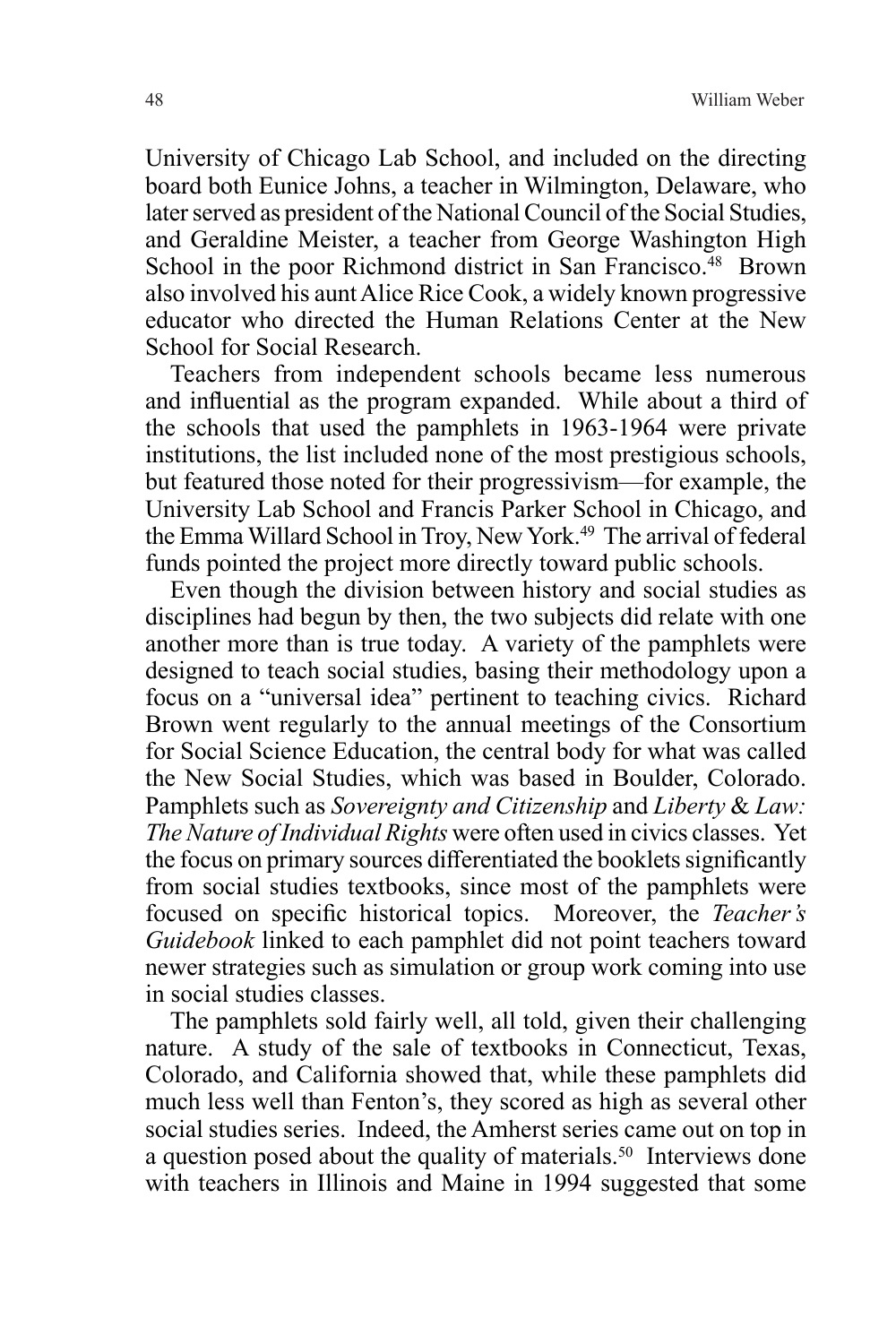teachers had retreated from inquiry teaching to traditional social studies, partly because they developed what might be called a siege mentality from pressure they saw among students to control the classroom. Some teachers remained loyal to historical topics. One in Illinois reported, "I still have the Amherst Project around…Its strength was that it was basically inquiry with primary documents. I saw the value of kids reading. It got them into the events."51

# **Traveling to Train Teachers**

It was unusual in that time for the federal government to give grants to educational institutions or projects, making special programs rely on funds from a city or the state. Thus, a new era arose when in 1964, the Amherst Project was awarded a \$222,000 grant for Cooperative Research on Curriculum administered by the Project Social Studies program of the U.S. Office of Education. The legislation was justified as an extension of the National Defense Education Act of 1958, aiming to develop longer-term efforts than the one-year programs of summer institutes for teachers in colleges.<sup>52</sup> The Amherst Project was given its grant for three years to enable teachers to attend week-long training session in different cities and then write evaluations of what happened in their classes. A staff person in the project would visit the school, sit in on several classes, and discuss what went on with the teacher. As Brown observed in a report, the project had "grown into a full-fledged research and development project."53 Educational idealism ran rampant in these programs; indeed, the USOE officers who administered the grants were visionaries in their own right. Donald Bigelow, head of the USOE program, sought out intellectually ambitious projects linking schools with colleges or universities. Alan Brownsword, his assistant, had led a group of teachers and professors while teaching history at Long Beach State College and published articles on inquiry teaching while with the USOE.54

In the subsequent year, the USOE awarded the Committee two more big grants, enabling the project to send Education Development Teams to fifteen school districts around the country. The program also worked with twenty-four other cites to obtain local or state funds for similar projects. A broad range of activities developed; as the 1968 proposal stated, "the emphasis now is on teacher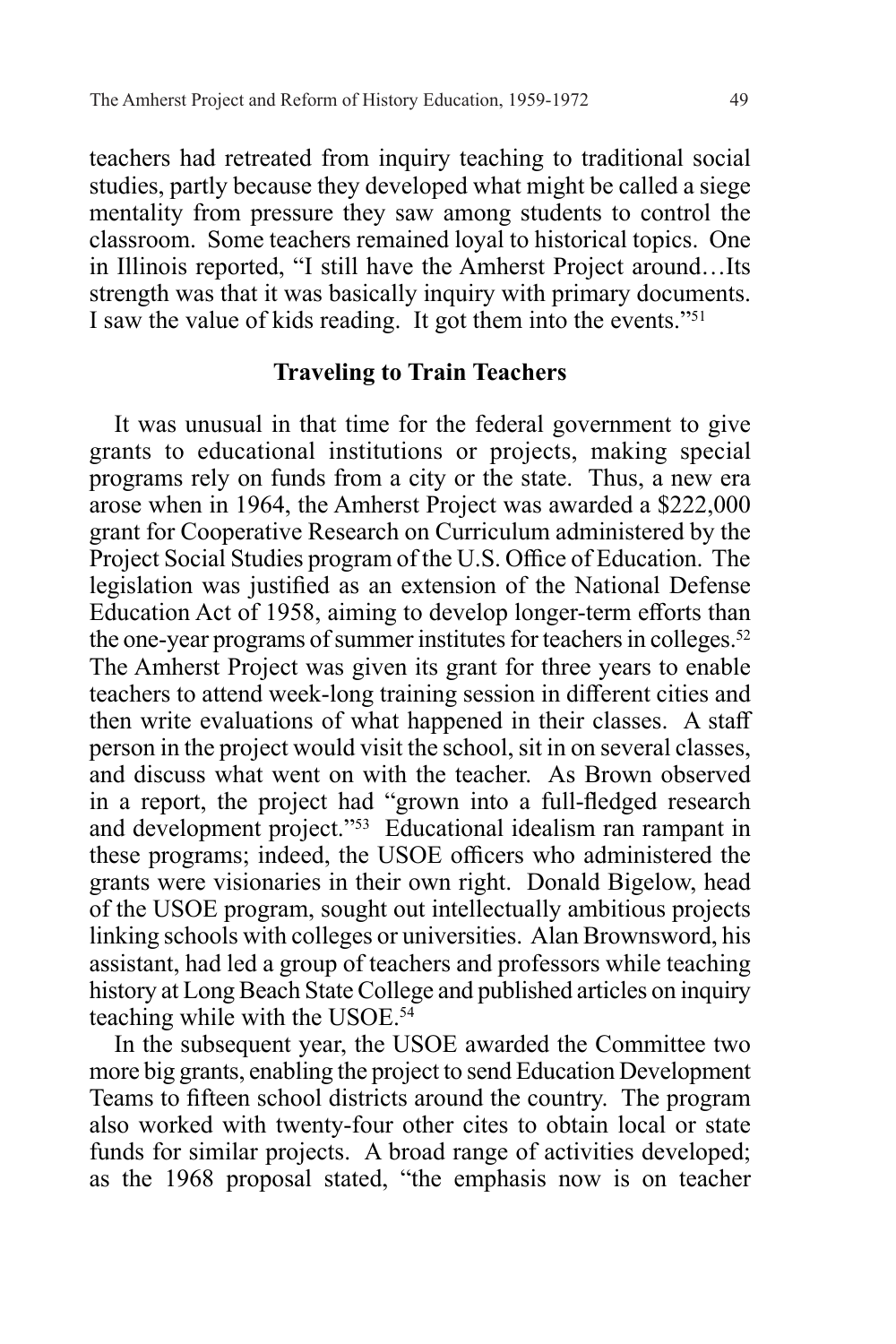education, and on stimulating innovation in the schools."55 The proposal included an ambitious diagram of potential sources of leadership from hundreds of people: school administrators, members of school boards, and college faculty, the latter possibly including a historian, an educational psychologist, or a trainer of teachers.<sup>56</sup> It is doubtful that as large or varied a group of participants showed up everywhere, but it did happen when an aggressive leader marshaled supporters—Edmund Traverso did just that as a member of high school administrator in Hamilton, Massachusetts.

The program spread widely across the country. After "tryouts" were done in Massachusetts (in Amherst, South Hadley, Newton, and Hamilton-Wenham), the program was extended to Wilmington, Delaware; Oak Park, Illinois; and several cities in northern California. David Tyack, then in charge of teacher training at Reed College, volunteered to follow suit in Portland through a program begun by the Ford Foundation, but a delay in obtaining federal funding prevented him from participating.57 After workshops were held in Amherst, Newton, and Brookline, the program spanned the country with programs from vast reaches of the United States.<sup>58</sup> Moreover, workshops were given for directors of National Defense Education Act (NDEA) history institutes at Amherst, Berkeley, and Racine. Workshops for Education Development Teams involving school and community representations occurred in a variety of other cities across the country. The History Education Project co-sponsored workshops at Bloomington, Indiana and Newark, Delaware. An Inner City Materials Development workshop was held in Boston in 1969.59

The social diversity of students involved in the project widened significantly during the late 1960s. While most of the early pamphlets were aimed at college preparatory students, some were now developed for those termed "slow learners"—supposedly those who were expected to end school in the eleventh grade. The USOE grants involved an effort to work directly with African American students. While the USOE's Project Social Studies did not focus on disadvantaged groups as much as other parts of Great Society legislation, the Civil Rights Movement was so much at the forefront of national attention that all education programs began reaching out to African Americans and less affluent students in general. Van Halsey led the effort to make such contacts while traveling to talk with students applying to Amherst College. Writing to a teacher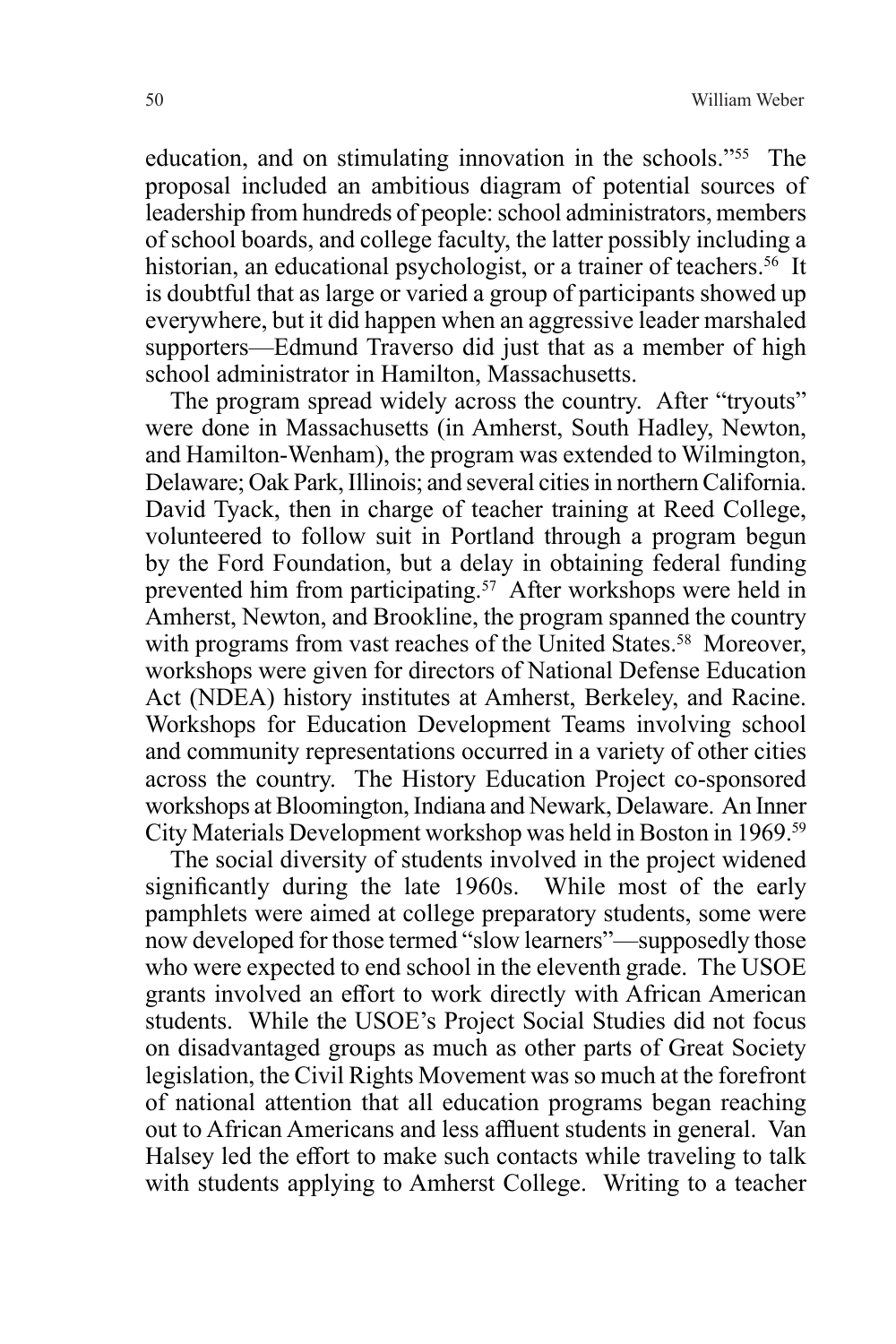at a Brooklyn school, Halsey said, "we have been trying to define whom we mean this summer and are still not sure where we want to hit into this tough problem."60

The 1968 proposal of the project to the USOE specified that five units would be produced for students from groups who were traditionally less well educated. The topics of the units were diverse, including, for example, *Liberty or License: The First Amendment in Action* (1966) and *The United States and the Soviet Union, 1917- 1965* (1966). Two evaluators found the units considerably above the level of most high school students; they suggested that topics such as foreign policy be chosen because they were often discussed in students' homes.<sup>61</sup> Robin McKeown likewise suggested that students could understand pamphlets on specific topics such as *Individual and His Group* (1966) and *Liberty or License* (1966) more than the rather scholarly *Neutrality Act of 1935* (1966).<sup>62</sup>

Moreover, training programs were developed directly for schools with low-income minority students. In the fall of 1964, Halsey began to write to Brown about teachers he had contacted in Detroit, Harlem, Brooklyn, and Washington, D.C. The main school involved was Benjamin Cardozo High School on the border of the Capital's Northeast and Northwest districts. "This is a negro high school," Halsey reported on his work with teachers there. His main colleague was Larry Cuban, who had just become the master teacher in the social studies department, heading the Cardozo Project in Urban Teaching for the school as a whole. Funds from the Amherst Project allowed him to hire a pair of interns to help him with his pamphlet, *Social Relations, Pre-Civil War* (1965).63 Cuban had become disillusioned with the implications of vocabulary such as "the disadvantaged" and "culturally deprived," then used in many grant programs. As he asked in *To Make A Difference* (1970), do rich and poor students have to be taught in different terms? The pamphlet series went in a similar direction, offering booklets on black history—*The Negro in American Life* (1962), *Civil Disobedience* (1965), *Origins of Racial Discrimination* (1965), and *Black Freedom* (1969).

# **The Training Program and Outreach to Schools**

Reports that teachers had serious problems applying the Amherst pamphlets began in the early years of the USOE grant. Indeed, at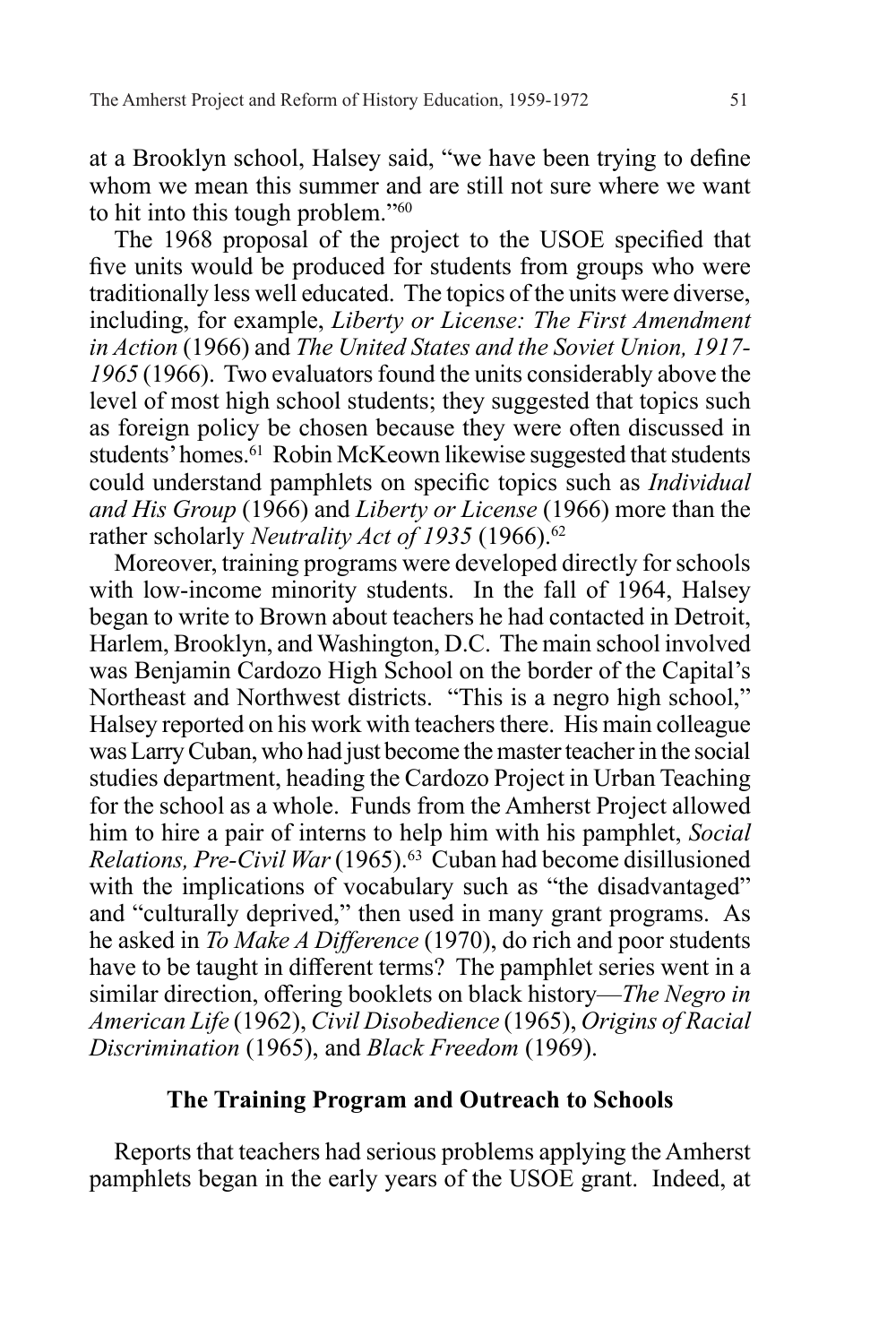their start, leaders of the project demonstrated considerable naiveté about the ability of most teachers to develop classroom discussion with challenging historical source materials. Van Halsey wrote the head of D. C. Heath's High School Division that, although "optimistic about our materials over the long run, we are finding that many teachers who are using our trial material do not know how to present it in the most adequate way." He spoke of "experimental efforts" to keep teachers from using the questions in the teacher's manuals in the same way as they did with questions in conventional textbooks. "We have a long way to go," he admitted, "before we discover how to encourage teachers to use the new materials."64

The original summer camps were aimed simply to help the participating teachers find primary sources and write introductions to passages used in classes. Traditionally, university programs for teachers had been led by schools of education, and historians provided lectures divorced from discussion of how that subject might be taught. But in 1964, the program offered a *workshop of discovery learning* focused on helping teachers find their way in leading open-ended discussion in the classroom in order to discuss historical subjects. On the first day, teachers would observe a staff member lead a class of high school students and then would discuss what had transpired. In the afternoon, the participants themselves would serve as students, and the day would close with a general discussion of what they had experienced. Halsey suggested that "someone, for example, could ask, 'What would happen if you had gone at it this way?'" Brown recounted how he and Carol Cooper often found themselves "thinking we knew what styles of teaching would work and what wouldn't, only to find that it was more complicated than that."65 In the evening, a historian would usually discuss a subject to be considered the next day. An "anxiety" session was held in the middle of the week where participants were encouraged to talk about what challenged them, because some teachers found the experience stressful.<sup>66</sup>

The project drew highly motivated teachers eager to try an intellectually challenging curriculum. At that point, the Advanced Placement examinations were given in relatively few schools and did not include document-based essay questions until 1973; indeed, teachers involved with the Amherst Project often did not like the test.67 The project's archive includes voluminous reports on the use of the pamphlets, in some cases including examples of student work.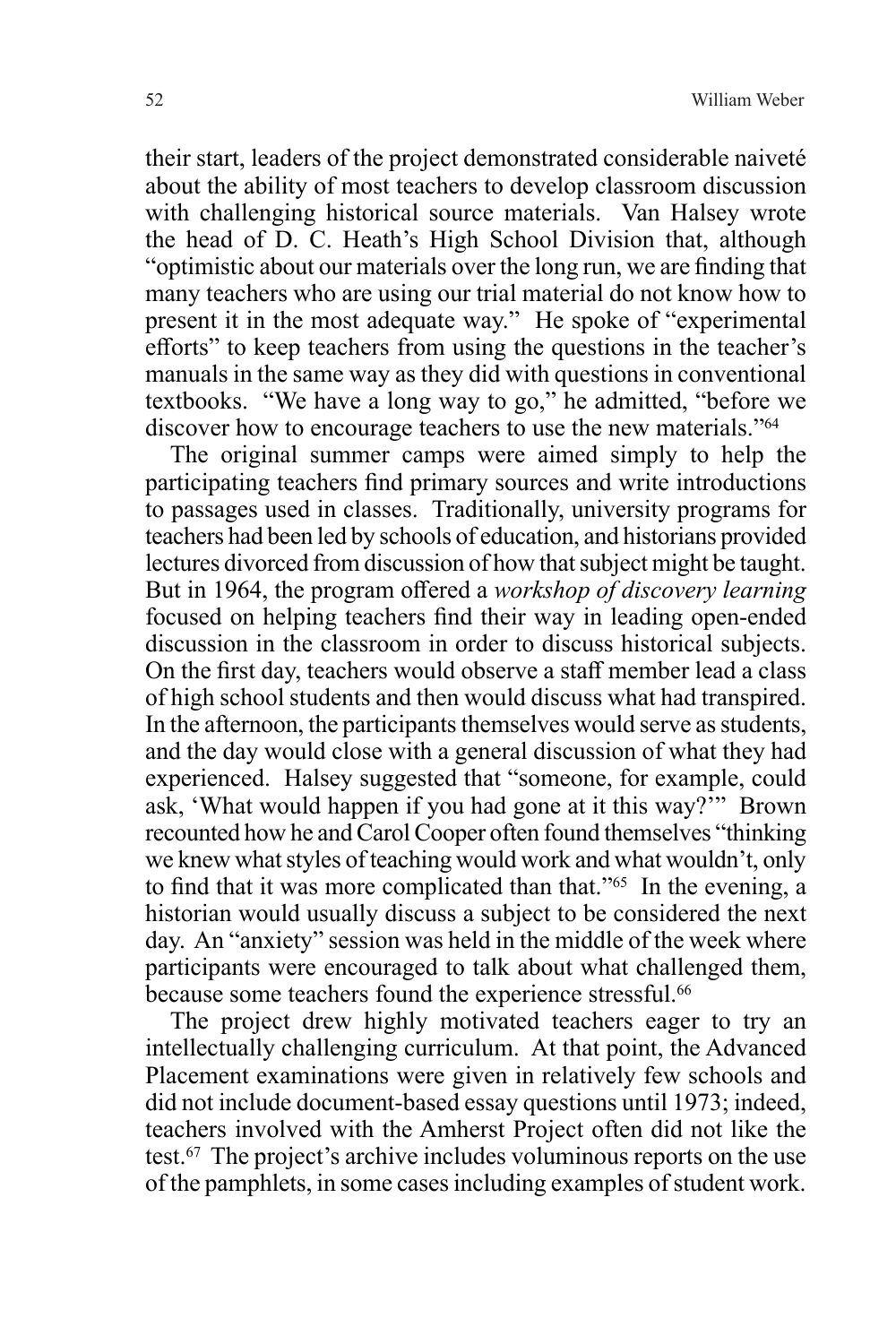The teachers' responses display both the difficulties they encountered and the idealism of their intentions. The head of social studies in Parma, Ohio, a suburb of Cleveland, wrote to Halsey, "I am firmly convinced that in regular classes with students of average intelligence this kind of unit can work." He urged the project to develop "a more structured selection of documents," but also longer selections in some cases.68 Teachers from the less-advantaged communities showed comparable motivation, for example, one who taught at Dorchester High School in a poor area in South Boston. John U. Michaelis, Professor of Education at the University of California, Berkeley, led the project's workshops in Berkeley and visited the teachers in their schools. He reported that he saw teachers learning to help students understand difficult readings, most often by using new methods such as organizing them in groups.69 Likewise, a teacher in Middletown, Connecticut said that he had students do role playing as opponents of conflicting arguments on foreign policy.<sup>70</sup> But other teachers found working with the sources frustrating. One near Rochester, Minnesota related that the unit *Ideals and Reality in American Foreign Policy* (1969) appealed to the "real student" but not to the "non-student."<sup>71</sup>

Daily reports made by a teacher at Maine Township High School near Des Plaines, Illinois in 1965 illustrate vividly how teachers struggled to apply the inquiry method. While using *The American West as Myth and Reality* (1964), Thomas A. Beggs reported that on the first day, he found that the students did not understand the Introduction—"response was poor." He then got better results by having them read key passages aloud and explain a passage in their own words. On the third day, the students were "completely flustered" by the primary sources ("why don't these men write in plain language?" said one) and the teacher ended up doing most of the talking because "the inductive approach did not seem to work at all." But the next day, the students got the point made by Walter Lippmann that people interpret a society as they wish and thereby create a new "pseudo-environment." The fifth day seemed the best: the students responded well to a question about heroic qualities in James Fenimore Cooper's novel *The Deerslayer* because they were "eager to describe their impressions from t.v. and movie Westerns."72

Californian Robin McKeown was particularly skilled at shaping lessons around what students could understand. A former teacher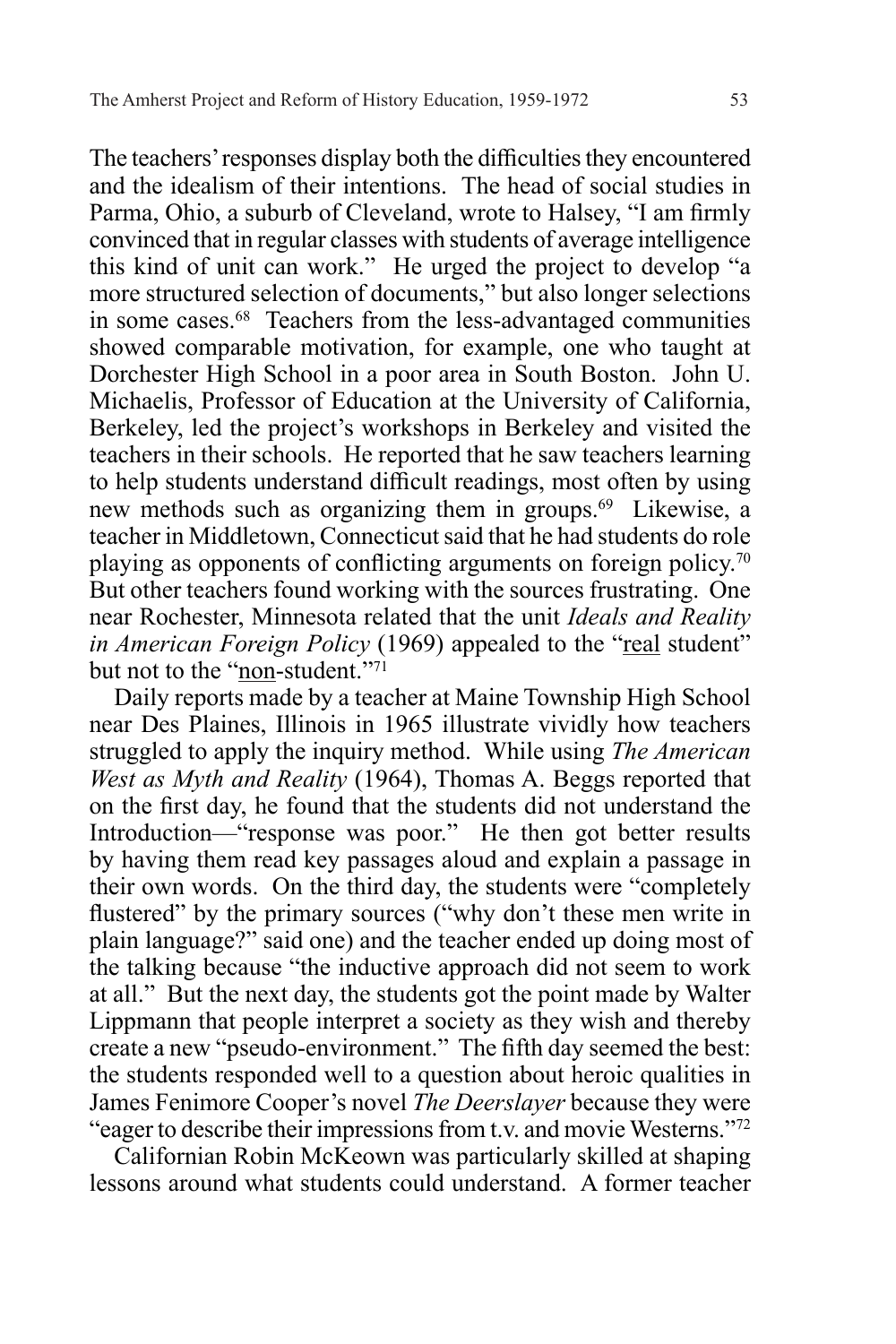working on a doctorate with John Michaelis, McKeown recruited teachers in a dozen places throughout California, including working-class communities such as Richmond or Pittsburg as well as prosperous Berkeley and Marin County. Pittsburg, he said, "is a lower-class oil refinery and steel town that is still suburban in character."73 He was delighted to find that places like Union City or Novato, "considered off the beaten path by the S.F. urban folk, have the most exciting and enthusiastic programs."<sup>74</sup> He admitted that on visiting a "primarily Negro class" in Oakland Technical School, he found a teacher who "has difficulty eliciting the kind of dialogue necessary to a true 'discovery' process." Indeed, he said, "I have found it true that the teachers have great difficulty eliciting discussion from lower socio-economic students." Yet McKeown saw a particularly dynamic young teacher in Oakland learning the "general philosophy of 'throwing the ball to the kids' and allowing them to grapple with it." And on another occasion, he reported that it was nice to see "an average teacher…one who feels that 'these materials are radically different'…doing a fairly good job."<sup>75</sup>

Teaching with primary sources required a pragmatic approach even more vitally than is the case today, as comes across in McKeown's letters. Looking back to the historical thinking of Larry Cuban and David Tyack, we see how he developed a *hybrid* methodology, blending new with traditional techniques. In a thoughtful letter to Brown, McKeown outlined realistic—and in some ways, traditional—methods by which he helped teachers approach the challenge of teaching through inquiry:

- Units should consider problems or issues that are of particular interest to the student;
- The reading level should be about fifth grade;
- A day's reading should be done in class and should not take longer than twenty-five minutes;
- There should be an opportunity to discuss the materials immediately after reading;
- Discovery approaches or inquiry methods are considered as equally important with slow learners as with average…but directed at developing generalizations that are not abstract problems;
- Single-day units should have some attractive visual aspect such as introducing the article with a cartoon or photograph;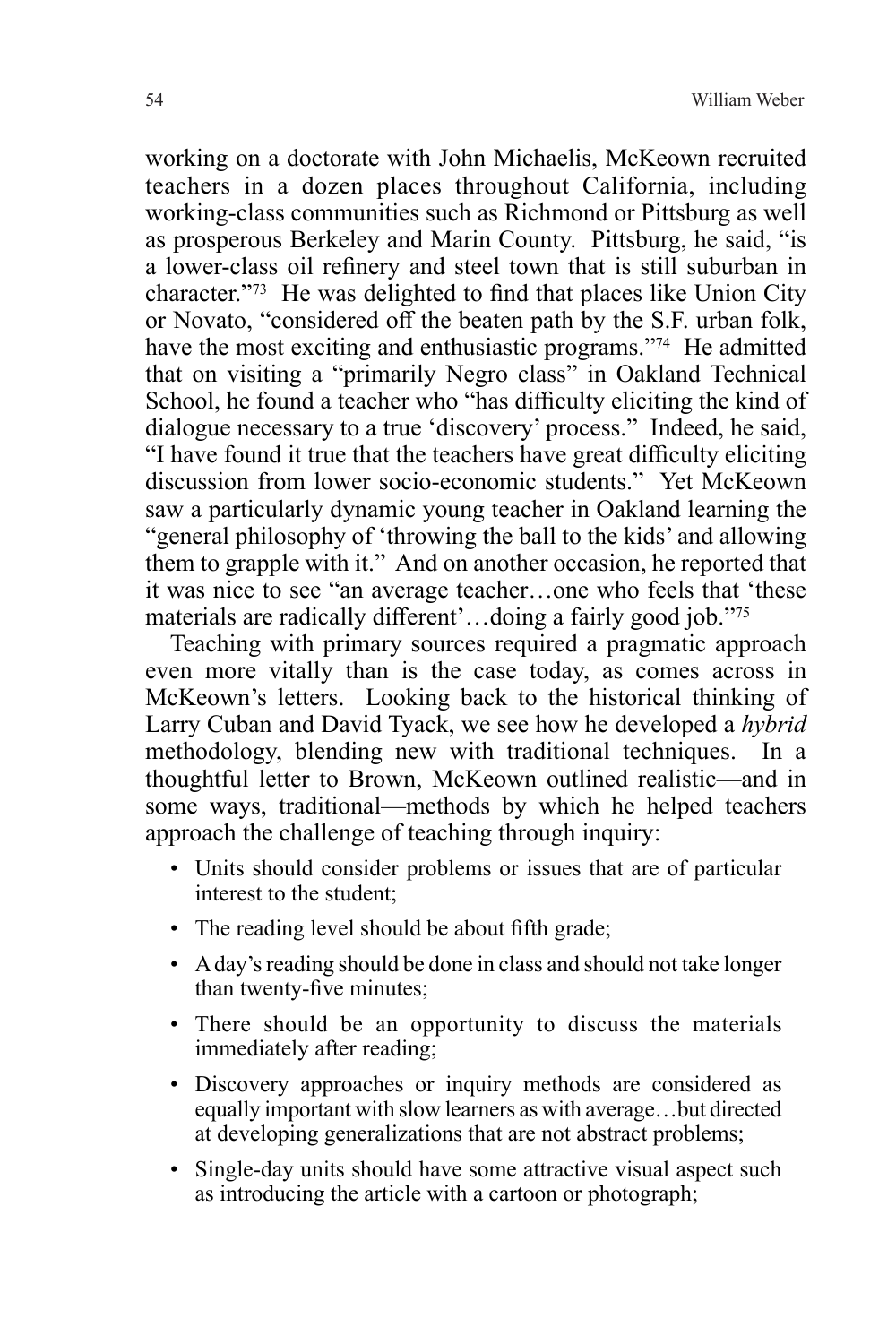- Some units should be developed around a strictly visual presentation of data;
- There should be a short (ten-minute) set of questions to answer after reading the materials that would force the student to understand what was read.76

McKeown developed a cadre of Californian professors for the Amherst Project that rivaled the school-university collaboration found in New England. The primacy of public universities in California blurred the social hierarchy among institutions of higher learning and made teacher initiatives a good deal more attractive to historians. McKeown and Alan Brownsword worked with a dozen college or university professors in local or state-wide projects. Charles Sellers, Professor of History at Berkeley, had already initiated efforts to bring teachers and professors together, and at least one historian or social educator participated from the University of California, Davis and from several of the State Colleges (Long Beach, San Francisco, Sonoma, Hayward, San Jose, and Northridge).

# **The Amherst Project in Long-Term Perspective**

Reconsideration of the Amherst Project can help see how the history of history education relates substantially with present-day efforts to deepen teaching methods intellectually. This essay has traced how the most important attempts made to reform history education came about in the national reports of the 1890s, the progressive thinking of the 1920s, the movement for discussing primary sources in the 1960s, and, finally, the professional organizations begun in the 1980s. Even though the efforts of these projects may seem naïve in the present day, the very fact that we can discern a relationship with the four periods of educational reform indicates how comparable problems and solutions have emerged over time. Identifying how idealistic educational goals have survived can benefit present-day activity, bringing back confidence in the future for intellectually challenging education.

Tracing the origins and later influence of the Amherst Project raises a historical question: was it a phenomenon of the proverbial Sixties, a time of diversified revolt? We have seen that, on the one hand, the focus on primary sources and open-ended discussion posed a drastic change in teaching strategies for history teachers, and the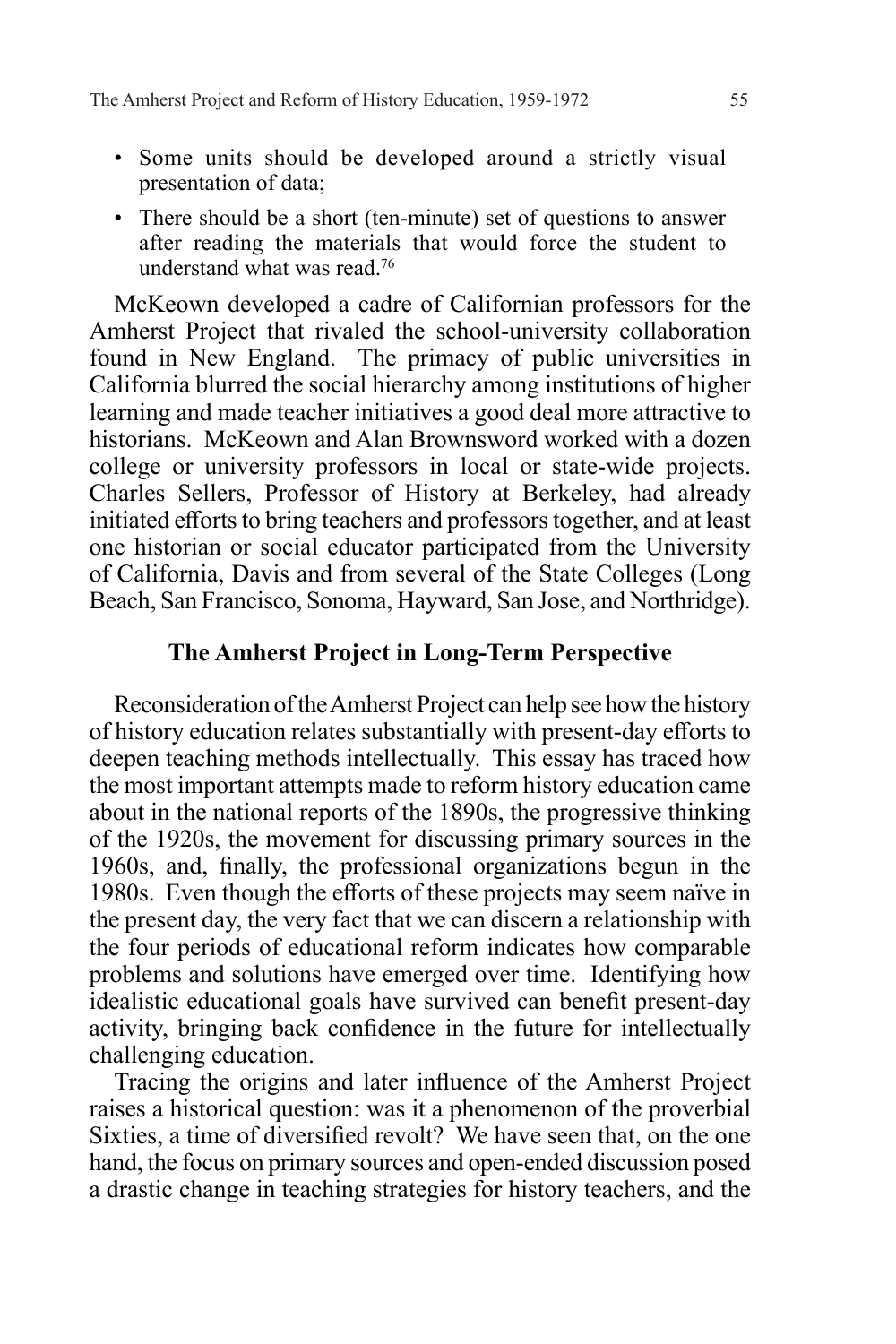word "revolutionary" indeed often appeared in literature for the project. On the other hand, the program was pragmatic in design, had roots in initiatives of the 1950s, and did not attempt to expand student governance of the schools. Indeed, leaders of the project had something in common with the fairly conservative Council for Basic Education (CBE), founded by Arthur Bestor in 1956, which supported the idea of opening up history teaching to new methods. The main difference between the organizations was that Richard Brown did not follow Bestor in condemning professors of education as "educationists," a word often found in Bestor's book, *Educational Wastelands*. 77 Brown accordingly became involved with a new cabal within the American Historical Association that argued that the organization needed to involve itself with the teaching of history, including both teachers and professors of education. For a while, Brown was slated to be the editor of a journal on history education proposed for the Association.78

It is not surprising that serious disagreement broke out among the project's leaders in 1969, when Edmund Traverso wrote in the *Bulletin of the Amherst Project* that their goals had failed to adapt to student needs in the informal Age of Aquarius. Traverso claimed that students no longer accepted Brunerian thinking since they held a strong "distrust for traditional modes of cognition, intellectualizing or 'objectifying' the situation." Critiques of Traverso's article appeared in the next issue. Anthony Penna—a teacher who had taken the Doctor of Arts with Edwin Fenton and joined the faculty at Carnegie Mellon University—argued that the project had included the new discussion of social values from the start. Richard Brown insisted that his colleagues had refused to follow "narrowly cognitive" thinking and had worked to "free students in order that they may inquire about things that genuinely concern them." He therefore saw the project fitting the times closely.<sup>79</sup>

Federal funding for the Committee on the Study of History ran out in 1972, and by then, the movement for educational reform had gone on the defensive. In June 1971, Richard Brown declared that "the kinds of things that were being done in the new social studies movement of the sixties are now passé, because they don't have to do with the problems that are now being identified as larger problems."80 Tension had been increasing between leaders of educational programs aimed at either intellectual or social change,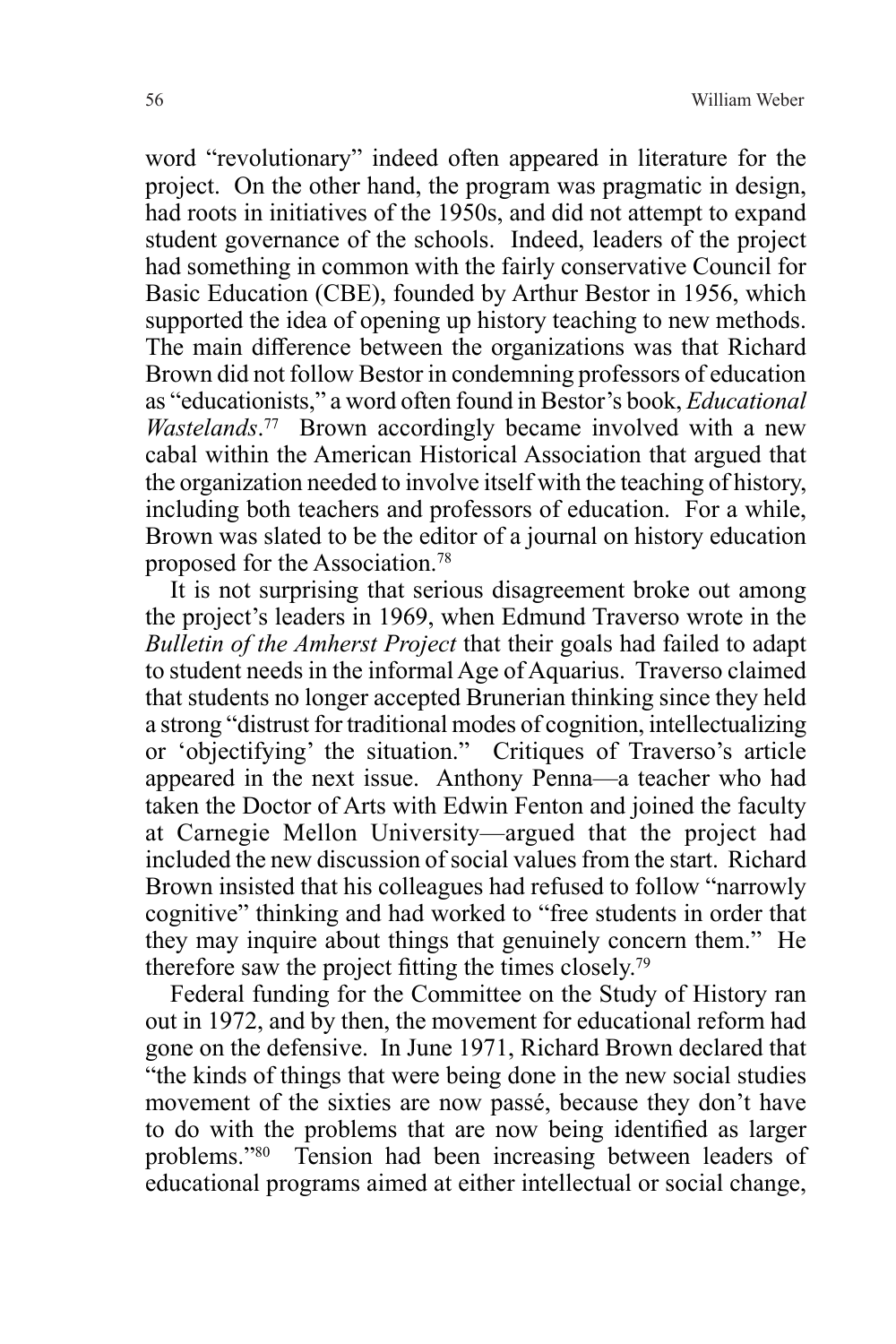the latter tending to get the upper-hand in public discussion.<sup>81</sup> For that matter, some teachers became disillusioned with the New Social Studies and inquiry teaching generally, born of a sense that too few students could handle such challenging exercises. In any event, Congress did away with many Great Society programs, and economic decline undercut programs on the state and local levels generally. Remarkably little was subsequently published about programs of the 1960s in either history or the social studies, save a set of short memoirs in the 1990s.<sup>82</sup>

The movement for reform of history education nonetheless survived the dark days of the 1970s, probably with greater continuity than happened in the New Social Studies. A cohort of activists continued to work within the AHA and the NCSS into the 1980s for example, Eugene Asher in California, Matthew Downey in Colorado, and Howard Mehlinger in Indiana. These figures and younger people following them adhered to the same basic principle, that raising standards of history teaching had to come from local collaboration between teachers and professors with roots in school programs. The Advanced Placement program became a vehicle for inquiry teaching when in 1973 it added the document-based question to its multiple-choice examination. Primary sources became more widely utilized in history classes, for by 1990, almost all new high school textbooks included at least short excerpts. Teaching through *inquiry* became broadened into *critical thinking*, developed by focus on role playing and having students work together in groups. The programs begun from the late 1980s all brought teachers together with history professors and encouraged local collaboration, most of all the four projects named at the start of this essay.83

The success of the movement to reform history education came ultimately from its pragmatism, its success in hybridizing new and old teaching methods. Just as Richard Brown imbedded inquiry teaching within the traditional classroom, so do progressive school districts bid for funds to improve reading skills through instruction in historical methods. Bruce VanSledright has likewise shown how the movement that began in the Amherst Project stayed alive, if more or less underground, since "a veritable cottage industry of research has arisen that focuses on how teachers teach history."84 Even though present-day textbooks may offer shorter primary source texts than booklets of the Amherst Project, programs for curricular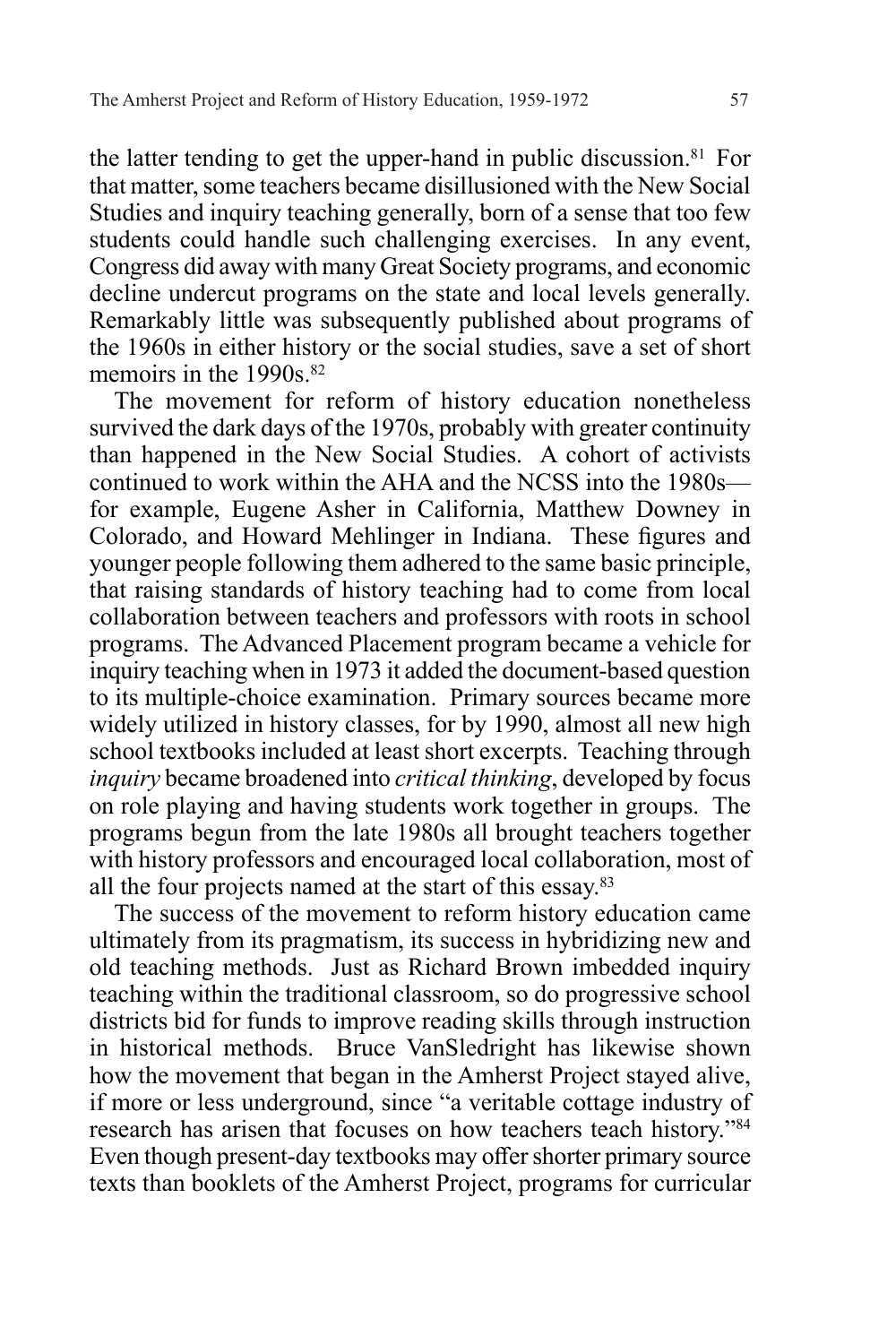development have expanded the range of sources and devised new ways students can interpret them. The Center for History and New Media offers sources on material culture; the National Center for History in the Schools developed a curriculum on world history; and the Stanford History Education Group, led by the thinking of Sam Wineburg, has helped teachers in how to frame a "guiding question" and manipulate a graphic organizer for a source.<sup>85</sup> These programs follow the principle established by the Amherst Project that teachers need a particular kind of training to apply challenging methods successfully. All of which suggests that the project's choice to train teachers in workshops was the crucial turning point in its history.

#### **Notes**

I am grateful for help from Richard Brown, Robert Bain, Margaret Crocco, Larry Cuban, Mark Lytle, William Marmion, Howard Mehlinger, Geoffrey Scheurman, Peter Schrag, Jared Stallones, Stephen Thornton, David Tyack, and Bruce A. VanSledright.

1. Two doctoral dissertations were written on the Amherst Project by teacher participants: William Alan Kline, "The 'Amherst Project': A Case Study of a Federally Sponsored Curriculum Development Project" (Ph.D. diss., Stanford University, 1974); and Charles E. Samec, "A History of the Amherst Project: Revising the Teaching of American History, 1959 to 1972" (Ph.D. diss., Loyola University of Chicago, 1976). Kline wrote two pamphlets for the project. See also Samec, "The 'New Social Studies' and Curriculum Innovation: The Amherst Project Experience, 1959-1972," Papers and Proceedings of the 15<sup>th</sup> Annual Meeting of the Midwest History of Education Society (Chicago, Illinois, October 26-27, 1979), *Midwest History of Education Society* 8 (1980): 3-14.

2. I appreciate the assistance of the Teachers College Archive very much. For related discussion, see William Weber, "The Evolution of *The History Teacher*  and the Reform of History Education," *The History Teacher* 45, no. 3 (May 2012): 329-357.

3. "Transcript of Taped Reflections on the Amherst Project, Recorded June 22, 1971," typescript, Amherst Project, miscellaneous file, Teachers College Archive (hereafter AP/TCA); Richard H. Brown, "Learning How to Learn: The Amherst Project and History Education in the Schools," *Social Studies* 87, no. 6 (November-December 1996): 267-273; Author interviews with Van R. Halsey (16 April 2009), Edmund Traverso (14 September 2009), and Richard Brown (14 and 21 September 2009).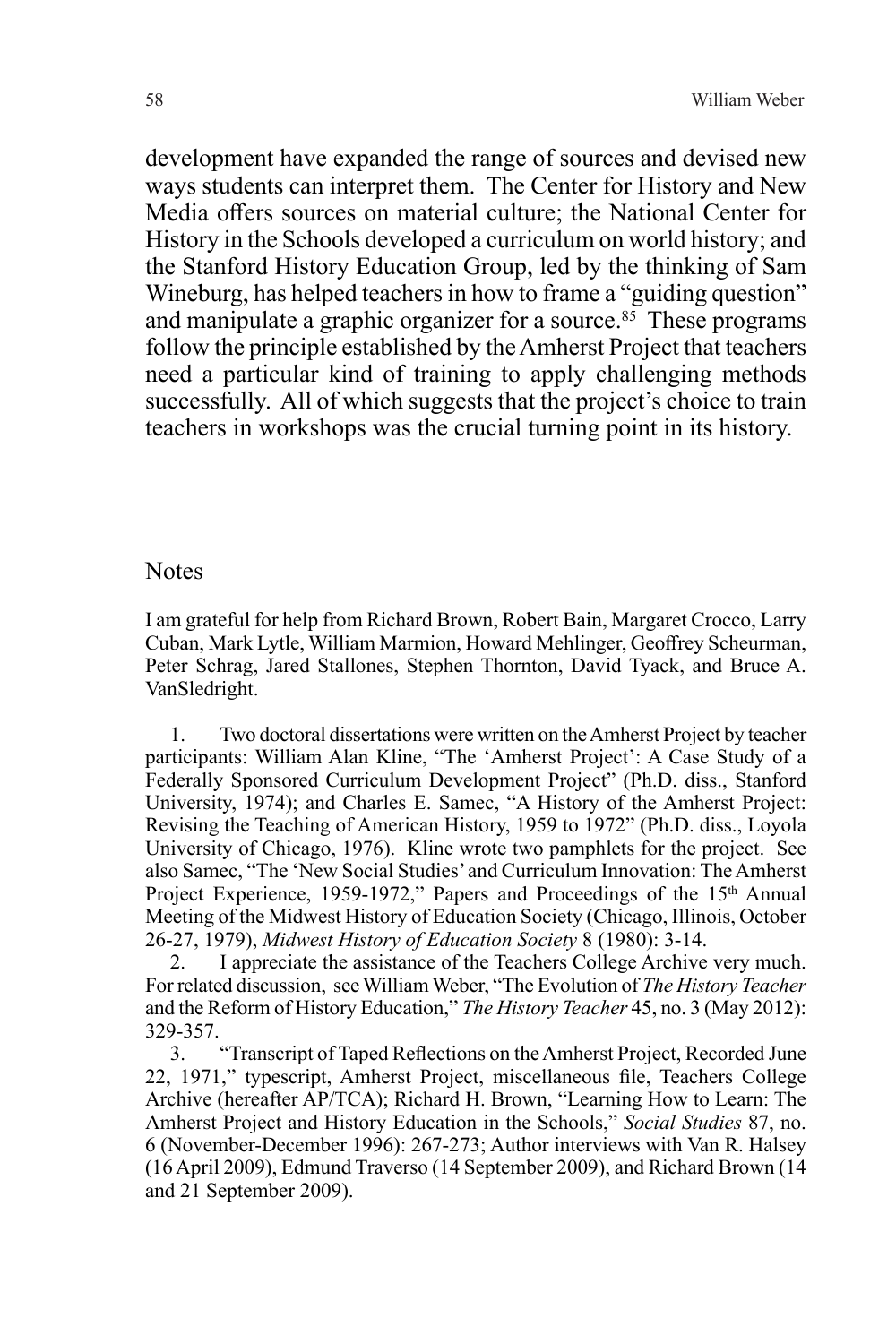4. Robert Orrill and Linn Shapiro, "From Bold Beginnings to an Uncertain Future: The Discipline of History and History Education," *American Historical Review* 110, no. 3 (June 2005): 727-751; Andrew C. McLaughlin, Herbert B. Adams, George L. Fox, Albert Bushnell Hart, Charles H. Haskins, Lucy M. Salmon, and H. Morse Stephens, *The Study of History in Schools: Report to the American Historical Association by the Committee of Seven* (New York: The Macmillan Company,1899); Charles A. Beard, *A Charter for the Social Sciences in the Schools*  (New York: C. Scribner's Sons, 1932). See also Peter Novick, *That Noble Dream: The "Objectivity Question" and the American Historical Profession* (Cambridge, MA: Harvard University Press, 1988); and Robert B. Townsend, *History's Babel: Scholarship and the Historical Enterprise in the United States, 1880-1940* (Chicago, IL: University of Chicago Press, 2013), 62-73, 113, 115, 136, 170-177.

5. McLaughlin et al., 7, 23-26; Beard, 55-56, 79-80; Albert Bushnell Hart, *Source-book of American History: Edition for Schools and Readers* (New York: Macmillan, 1899). August C. Krey advised caution in any use of the "sourcemethod" in "Suggestions for the Teaching of History and Civics in the High School," *Bulletin of the University of Texas*, no. 201, October 1, 1911, 6, 18-21.

6. Chara Haeussler Bohan and O. L. Davis, Jr., "Sources in History Instruction: Evidence in *The History Teacher's Magazine*," *Journal of the Midwest History of Education Society* 25, no. 1 (1998): 55-60; Ken Osborne, "Fred Morrow Fling and the Source-Method of Teaching History," *Theory and Research in Social Education* 31, no. 4 (Fall 2003): 466-501.

- 7. Townsend, 62-65.
- 8. Ibid., 55-73, 167-180.
- 9. McLaughlin et al., 51.

10. H. Morse Stephens, "Courses in History in the Junior Colleges, *The History Teacher's Magazine* 4, no. 6 (June 1913): 153. See also St. George L. Sioussat, "Collateral Reading," *The History Teacher's Magazine* 5, no. 7 (September 1914): 227-229. On AHA programs with the schools, see Ian Tyrrell, *Historians in Public: The Practice of American History, 1890-1970* (Chicago, IL: University of Chicago Press, 2005), 130-149, 251-252.

11. Larry Cuban, *How Teachers Taught: Constancy and Change in American Classrooms, 1890-1990*, second ed. (New York: Teachers College Press, 1993); David Tyack and Larry Cuban, *Tinkering toward Utopia: A Century of Public School Reform* (Cambridge, MA: Harvard University Press, 1995); David Tyack and William Tobin, "The 'Grammar' of Schooling: Why Has It Been So Hard to Change?" *American Educational Research Journal* 31, no. 3 (Fall 1994): 453-479.

12. See, for example, Mark M. Krug, "Primary Sources in Teaching History," *The History Teacher* 3, no. 3 (May 1970): 41-49; John Anthony Scott, *Teaching for a Change* (New York: Bantam, 1972); Paul Gagnon and Bradley Commission on History in the Schools, eds., *Historical Literacy: The Case for History in American Education* (New York: Macmillan, 1989); National Center for History in the Schools, *National Standards for History* (Los Angeles, CA: National Center for History in the Schools, 1994); Peter N. Stearns, Peter Seixas, and Sam Wineburg, eds., *Knowing, Teaching, and Learning History: National and International Perspectives* (New York: New York University Press, 2000);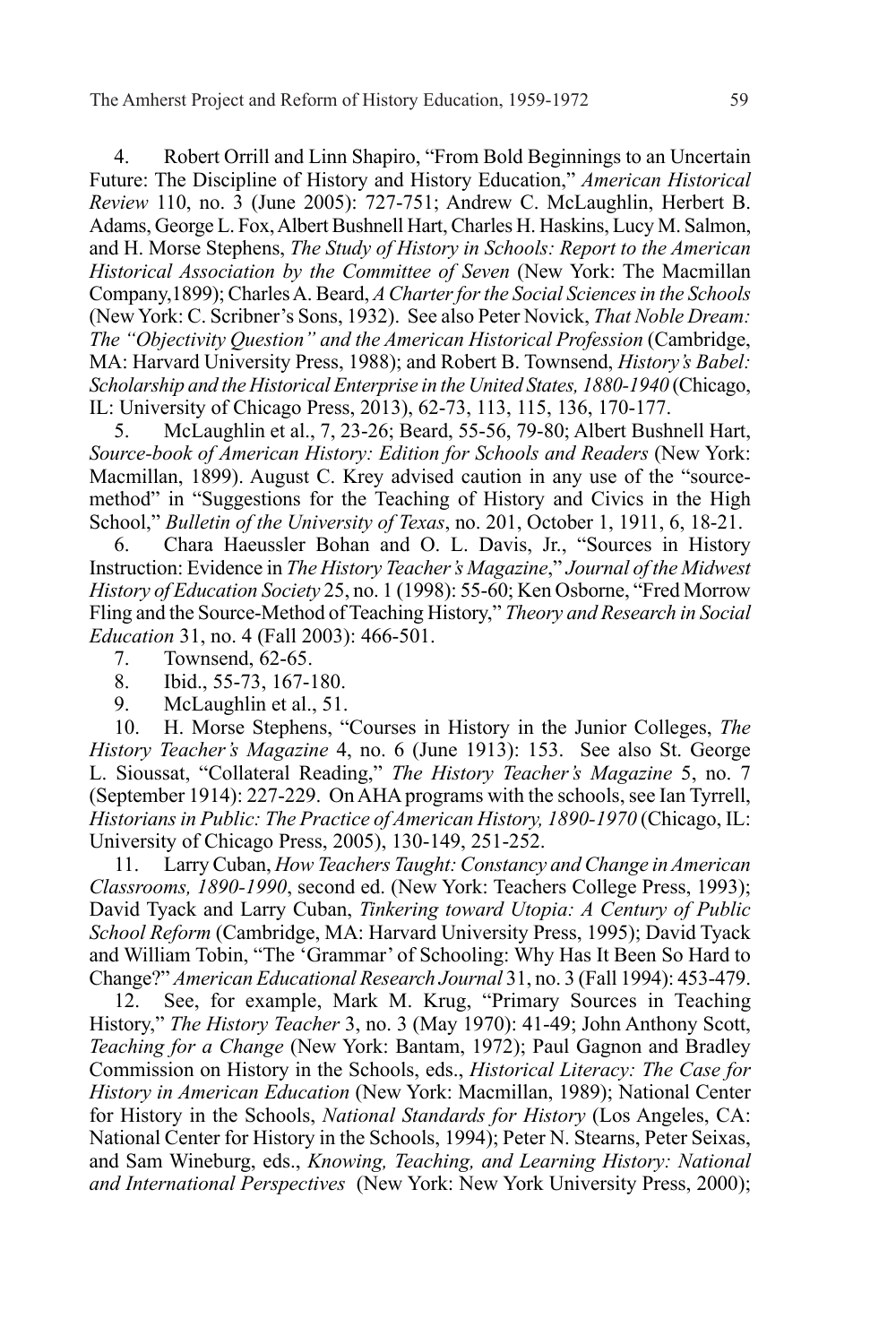Stéphane Lévesque, *Thinking Historically: Educating Students for the Twenty-First Century* (Toronto, Canada: University of Toronto Press, 2008).

13. Carl Becker, "Everyman His Own Historian," *American Historical Review* 37, no. 2 (January 1932): 221-236; and Carl L. Becker, *Everyman His Own History: Essays on History and Politics* (Chicago, IL: Crofts, 1935), 233-255.

14. Harold Rugg and Ann Shumaker, *The Child-Centered School: An Appraisal of New Education* (Yonkers-on-Hudson, NY: World Book Co., 1928); Harold Rugg and James E. Mendenhall, *Pupil's Workbook to Accompany Changing Civilizations in the Modern World* (Boston, MA: Ginn and Co., 1930); Ronald W. Evans, *This Happened in America: Harold Rugg and Censure of Social Studies* (Charlotte, NC: Information Age, 2007).

15. Wilford M. Aikin, *The Story of the Eight-Year Study, With Conclusions and Recommendations* (New York: Harper and Bros., 1942); Patricia Albjerg Graham, *Progressive Education: From Arcady to Academe, A History of the Progressive Education Association, 1919-1955* (New York: Teachers College Press, 1967); W. H. Schubert, G. Willis, H. Simons, B. Labbett, J. Elliott, B. MacDonald, R. W. Tyler, and E. R House, "The Impact of Major Curriculum Reforms: A Cross-Cultural Comparison of the Eight-Year Study in the U.S. and the Humanities Curriculum Project in the U.K.," *Journal of Curriculum Theorizing*  10, no. 4 (1995): 7-66.

16. Herbert M. Kliebard, *The Struggle for the American Curriculum, 1893- 1958* (New York: Routledge, 1986), 240-270.

17. Jared Stallones, *Paul Robert Hanna: A Life of Expanding Communities* (Stanford, CA: Hoover Institution Press, 2002), 220. See also David Jenness, *Making Sense of Social Studies* (New York: Macmillan, 1990).

18. Lawrence A. Smith and Margaret Foley, "Partners in a Human Enterprise: Harkness Teaching in the History Classroom," *The History Teacher* 42, no. 4 (August 2009): 477-496; Julia Heskel and Davis Dyer, *After the Harkness Gift: A History of Phillips Exeter Academy* (Hanover, NH: University Press of New England, 2008). The school's course in Western Civilization was focused on primary sources: see letter from Chuck Trout to Van Halsey, February 7, 1965, Halsey Letters, AP/TCA.

19. John W. Gardner, *Excellence: Can We Be Equal and Excellent Too?* (New York: Harper, 1961). See also E. Digby Baltzell, *The Protestant Establishment: Aristocracy and Caste in America* (New York: Random House, 1964).

20. Peter Schrag, *The Decline of the WASP* (New York: Simon and Schuster, 1970), 25.

21. Eric Rothschild, "Four Decades of the Advanced Placement Program," *The History Teacher* 32, no. 2 (February 1999): 175-206.

22. Bernard Marlin, "Charles Keller: A Study of the Development of his Educational Thought" (Ph.D. diss., University of Connecticut, 1980); letter from Charles Keller to Friends of the John Hay Fellows Program, June 17, 1966, in Keller Letters, AP/TCA.

23. Jerome Bruner, *The Process of Education* (New York: Harvard University Press, 1960), 9, 55-68. See also Peter B. Dow, *Schoolhouse Politics: Lessons from the Sputnik Era* (Cambridge, MA: Harvard University Press, 1991), 33-41.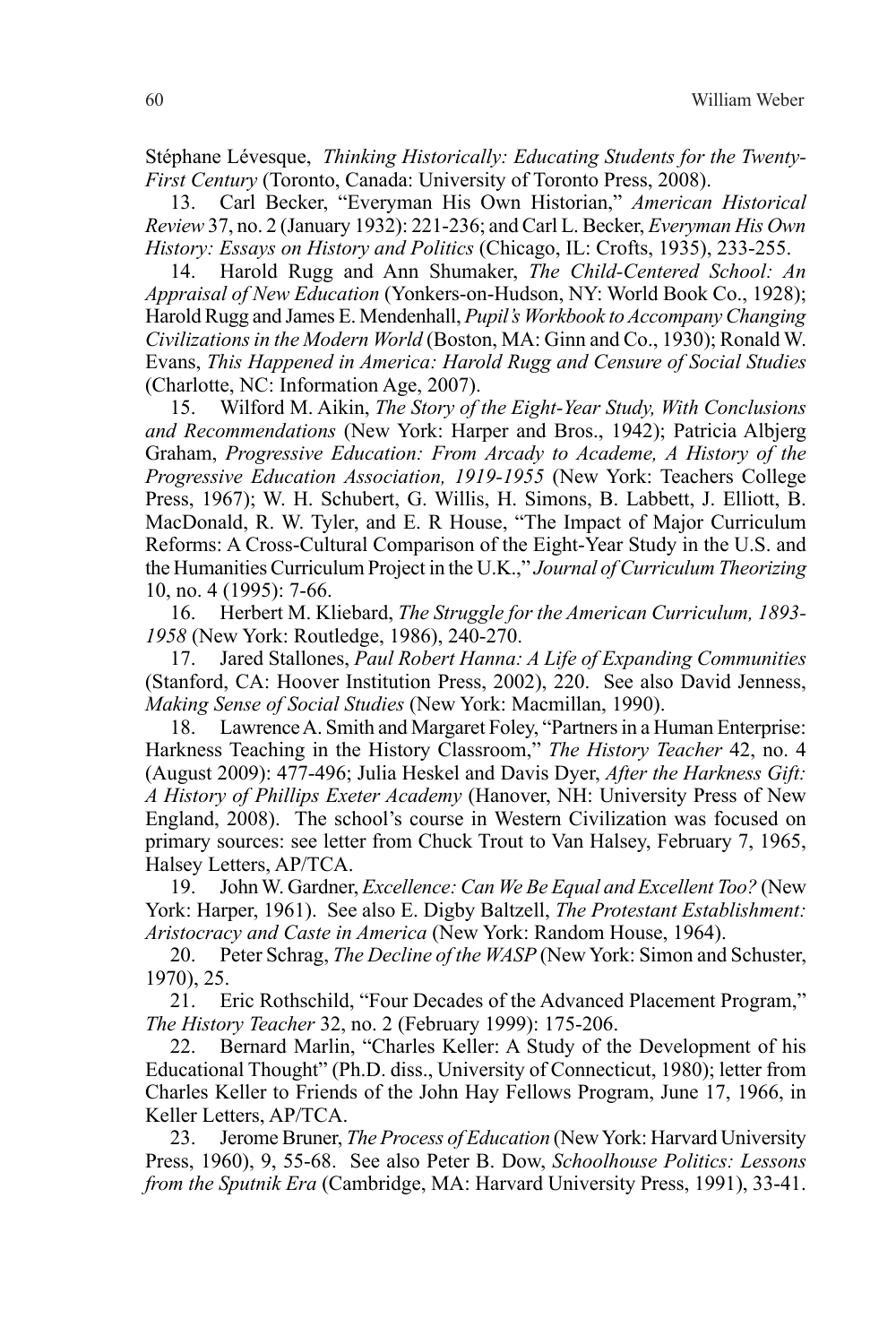24. See John Morton Blum, *A Life with History* (Lawrence, KS: University Press of Kansas, 2004), 152-153. The Yale History Department gave strong sponsorship to the New Haven branch of the History Education Project led by Eugene L. Asher, linked with similar efforts at the State University of New York, Stony Brook and the University of Delaware in Newark.

25. Barbara Slater Stern, ed., *The New Social Studies: People, Projects, and Perspectives* (Boulder, CO: Information Age, 2010); Ronald W. Evans, *The Social Studies Wars: What Should we Teach the Children?* (New York: Teachers College Press, 2004).

26. Jeffrey Byford and William Russell, "The New Social Studies: A Historical Examination of Curriculum Reform," *Social Studies Research and Practice* 2, no. 1 (Spring 2007): 38-48.

27. G. Calvin MacKenzie and Robert Weisbrot, *The Liberal Hour: Washington and the Politics of Change in the 1960s* (New York: Penguin, 2008), 99. Aspects of the Cold War were also involved; see Ronald W. Evans, "National Security Trumps Social Progress: The Era of the New Social Studies in Retrospect," in *The New Social Studies: People, Projects, and Perspectives*, ed. Barbara Slater Stern (Boulder, CO: Information Age, 2010), 1-36.

28. Thomas Vogt, ed., *Five Levels of Incompetence: Higher Education, Teaching, and the Education of Teachers: Report of the Grove Park Institute Conference, June 10-15, 1969* (Denver, CO: Consortium of Professional Associations for Study of Special Teacher Improvement Programs, 1969).

29. Glenn Linden, "The Historical Profession in Transition: Its Response to the Challenges of the 1960s and 1970s," *The History Teacher* 23, no. 3 (May 1990): 293-303.

30. Kline, 10-12.

31. Historian Allen Guttmann wrote the pamphlets *Freedom and Authority in Puritan New England* and *Who's in This with Me? The Individual and His Group*.

32. "Transcript of Taped Reflections," 2.

33. Author interview with Allan Kownslar (22 November 2009).

34. Letter from Richard Brown to Van Halsey, November 13, 1963, Halsey Letters, AP/TCA.

35. "Transcript of Taped Reflections," 22.

36. Townsend, 3-4, 29-31.

37. John R. Gillis, "Detours," in *Becoming Historians*, ed. James M. Banner, Jr. and John R. Gillis (Chicago, IL: University of Chicago Press, 2009), 156-157.

38. Letter from Van Halsey to Henry Bedford, Phillips Exeter Academy, September 14, 1964, Halsey Letters, AP/TCA.

39. Author interview with Rose Olver (18 June 2009). See Jerome S. Bruner, Rose R. Olver, and Patricia M. Greenfield, *Studies in Cognitive Growth: A Collaboration at the Center for Cognitive Studies* (New York: John Wiley, 1966).

40. Author interview with Richard Brown (10 March 2011).

41. "History as Discovery: An Interim Report on the Amherst Project," National School Boards Association, Boston, April 6, 1965, 1, AP/TCA.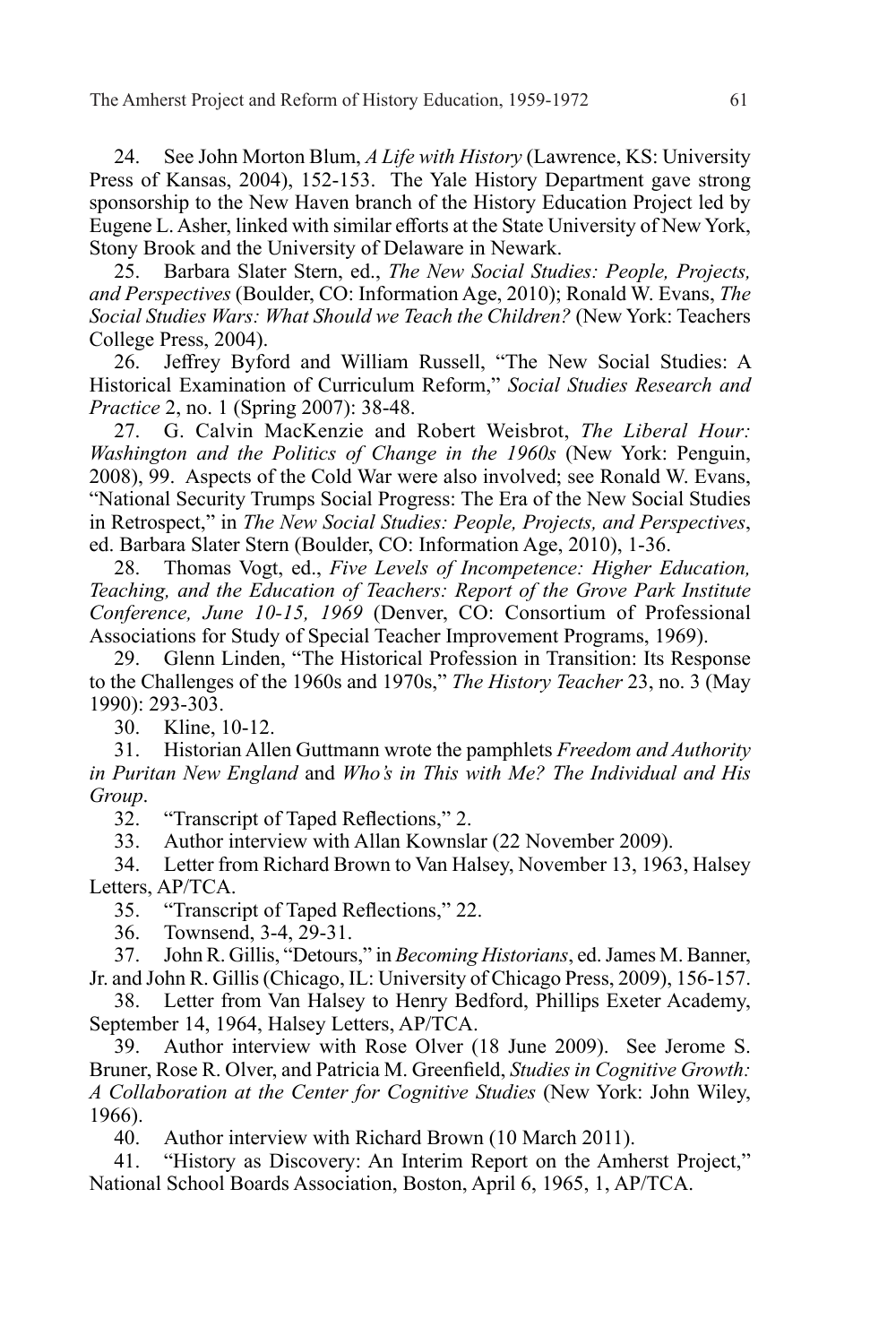42. "Proposal to the U.S. Office of Education for an Educational Personnel Development Grant," 1964, 4, Papers of the American Historical Association, Library of Congress.

43. Letter from Robin McKeown to Richard Brown, August 19, 1969, McKeown Letters, AP/TCA.

44. Letter from Richard Brown to Van Halsey, March 4, 1965, Halsey Letters, AP/TCA.

45. Thirty pamphlets were published commercially, and the rest were made available through the Educational Resource Information Center.

46. Letter from Harley Mutzfeld to Van Halsey, December 10, 1964, Halsey Letters, AP/TCA.

47. Margaret Smith Crocco and O. L. Davis, Jr., eds*., Building a Legacy: Women in Social Education, 1784-1984* (Silver Spring, MD: National Council for the Social Studies, 2002).

48. Schrag described his teaching in *Voices in the Classroom: Public Schools and Public Attitudes* (Boston, MA: Beacon Press, 1965), 227-228.

49. "Schools Using Trial Units, 1963-64," in Evaluation Reports, March 3, 1963, AP/TCA.

50. Mary Jane Turner and Frances Haley, *Utilization of New Social Studies Curriculum Programs* (Boulder, CO: Social Science Education Consortium, 1975), 1-43.

51. Lynn R. Nelson and Frederick D. Drake, "Secondary Teachers' Reactions to the New Social Studies," *Theory and Research in Social Education* 22, no. 1 (Winter 1994): 62.

52. Richard H. Brown, "A New Approach to American History," *New England Association Review* 13 (1964): 24-26; Hazel Whitman Hertzberg, "Social Studies Reform: The Lessons of History," in *Social Studies in the 1980s: A Report of Project Span*, ed. Irving Morrissett (Alexandria, VA: Association for Supervision and Curriculum Development, 1981), 2-14.

53. "History as Discovery: An Interim report on the Amherst Project," 3, Evaluation Reports, AP/TCA.

54. Author interview with Alan Brownsword (11 February 2009); Alan W. Brownsword, "Doing History: A Skills Approach," *The History Teacher* 6, no. 2 (February 1973): 251-266.

55. "Proposal to the U.S. Office of Education for an Educational Personnel Development Grant," typescript, 1968, Proposal to USOE, AP/TCA.

56. "Diagram of the System" in "Proposal to the U.S. Office of Education."

57. Author interview with David Tyack (17 March 2010).

58. To be specific, in Rochester (NY), Wilmington (DE), Washington, D.C., Miami (FL), Chicago (IL), Tulsa (OK), and Denver (CO). See Committee on the Study of History (The Amherst Project), Hampshire College, "Amherst Project Workshops," in "The Amherst Project: Final Report," 1969, available on ERIC at <http://files.eric.ed.gov/fulltext/ED066378.pdf>.

59. The cities included at Dallas (TX), Port Washington (NY), Columbus (OH), Vancouver (WA), and Newark (DE). See "Amherst Project Workshops," Appendix E, Final Report, Amherst Project, 36, Evaluation Reports, AP/TCA.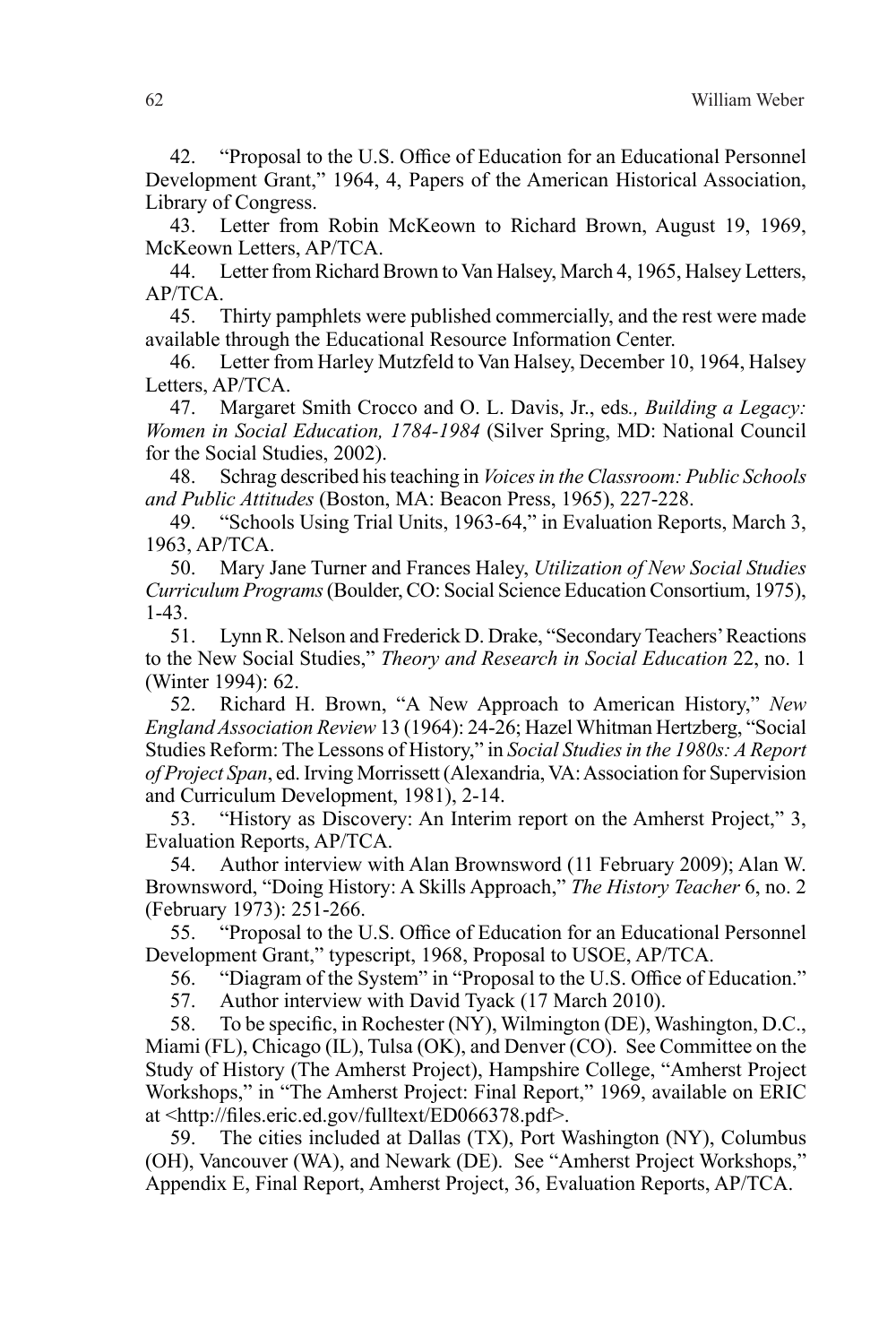60. Letter from Van Halsey to Abraham Lass, August 14, 1964, Halsey Letters, AP/TCA.

61. James Siar and Sister Mary Consuela, "The Amherst Project in American History: An Evaluation Amherst Project," Papers of the American Historical Association, Library of Congress.

62. Letter from Robin McKeown to Richard Brown, June 15, 1967, McKeown Letters, AP/TCA.

63. Letters from Van Halsey to Richard Brown, October 12, 1964, October 15, 1964, and November 4, 1965; Letters from Richard Brown to Van Halsey, February 23, 1965 and March 19, 1965, Halsey Letters, AP/TCA; Letter from Larry Cuban to William Weber, September 22, 2009; Larry Cuban, *Frogs into Princes: Writings on School Reform* (New York: Teachers College Press, 2008), 1-9, 13-38; Larry Cuban, *To Make a Difference: Teaching in the Inner City* (New York: Free Press, 1970), 74-81.

64. Letter from Van Halsey to Harley Mutzfeld, December 17, 1964, Halsey Letters, AP/TCA.

65. Letter from Richard Brown to Van Halsey, May 11, 1965, Halsey Letters, AP/TCA.

66. Letter from Van Halsey to Richard Brown, April 21, 1965, Halsey Letters, AP/TCA.

67. Eric Rothschild, "The Impact of the Document-Based Question on the Teaching of United States History," *The History Teacher* 33, no. 4 (August 2000): 495-500.

68. Letter from Leonard Lang to Van Halsey, September 3, 1964, Halsey Letters, AP/TCA.

69. Kline, 225. See John U. Michaelis, "An Inquiry-Conceptual Theory of Social Studies Curriculum Planning," *Social Education* 34, no. 1 (January 1970): 68-71. In 1962, Michaelis edited the NCSS booklet, *Social Studies in the Elementary Schools, Thirty-Second Yearbook* (Washington, D.C.: National Council for the Social Studies, 1962), available on ERIC at <http://files.eric. ed.gov/fulltext/ED018275.pdf>*.*

70. Sister M. Caedmon Homan, daily log, Pacelli High School, Austin (MI), April 1968, Evaluation reports, AP/TCA.

71. D. Hantah, daily log, Middletown High School, Middletown (CT), April 1968, Evaluation reports, AP/TCA.

72. Thomas A. Beggs, February 15-26, 1965, Evaluation reports, AP/TCA.

73. Letter from Robin McKeown to Richard Brown, October 7, 1965, McKeown Letters, AP/TCA.

74. Letter from Robin McKeown to Richard Brown, January 25, 1967, McKeown Letters, AP/TCA.

75. Letter from Robin McKeown to Richard Brown, February 6, 1967, McKeown Letters, AP/TCA.

76. Letter from Robin McKeown to Richard Brown, June 15, 1967, McKeown Letters, sAP/TCA.

77. Arthur E. Bestor, *Educational Wastelands: The Retreat from Learning in our Public Schools*, second ed. (Urbana, IL: University of Illinois Press, 1985),